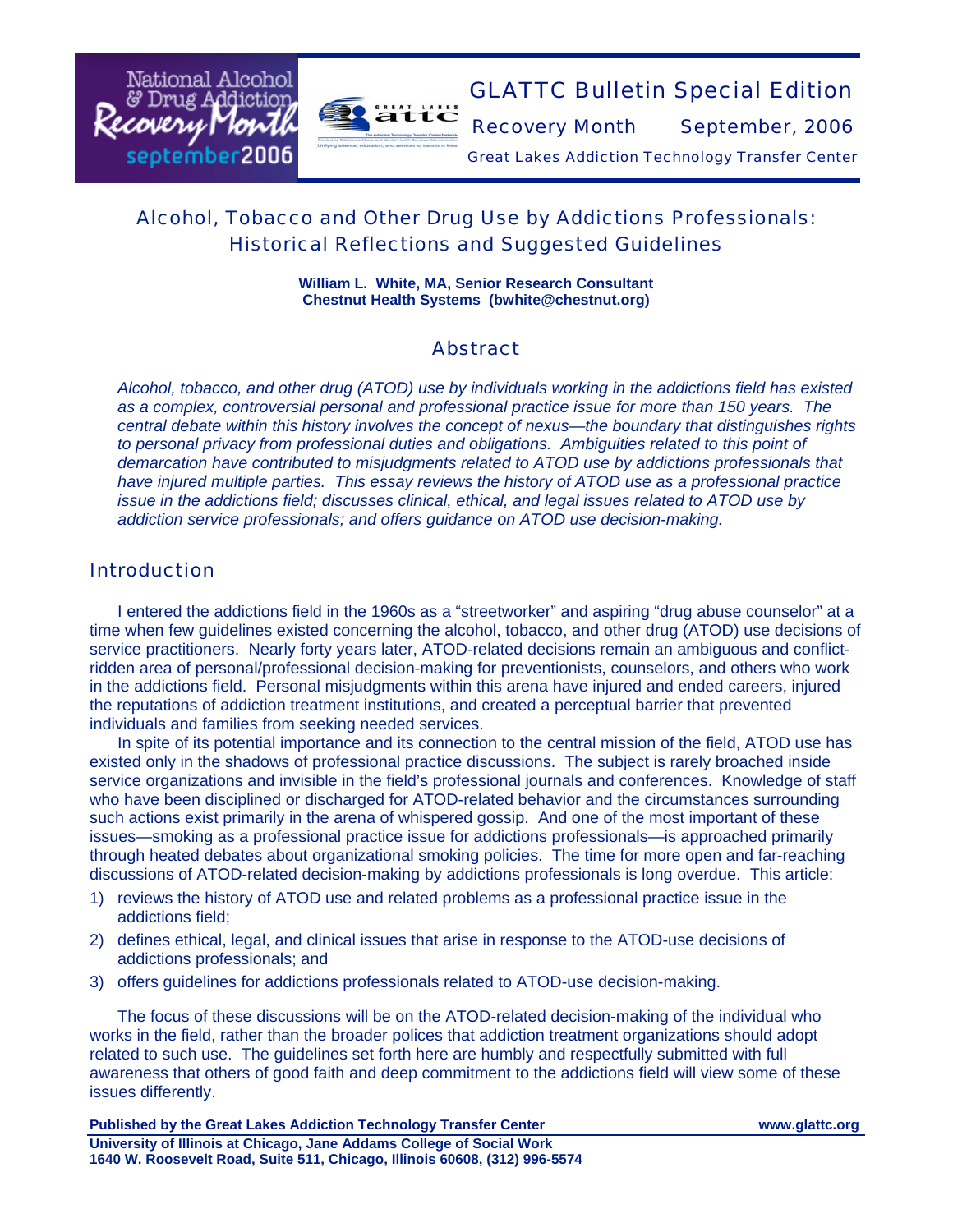## A Historical/Personal Retrospective

#### *Early History*

 The earliest recovery mutual aid societies span eighteenth and nineteenth century Native American "recovery circles," the Washingtonian revival of the 1840s, recovery-focused fraternal temperance societies, the ribbon reform clubs, local recovery societies (e.g., the Drunkard's Club, the United Order of Ex-Boozers), and institutional aftercare groups (Keeley Leagues, Godwin Association) (White, 1998). Members of these organizations reinforced their own commitment to sobriety by performing rescue work with other alcoholics and by serving as temperance speakers and organizers. In these societies, personal recovery was viewed as an essential credential for reaching out to others who were addicted.

*For the reformed inebriate knows each avenue to his brother's heart; he highly touches the string on which hangs all his sorrow; no rebuke mingles with his invitation of welcome...* (Woodman, 1843, p. 95).

 Two problems arose within this early history. The competition between reformed men making public temperance speeches led to exaggerations and outright fabrications. Exposure of such mistruths, in a process remarkably similar to the recent controversies surrounding James Frey's *A Million Little Pieces*, discredited the larger recovery movement of that period (White, 1998). A second problem was the relapse of reformed men who had become well known temperance lecturers/missionaries (White, 2000a). Men like Edward Uniac and Luther Benson, who tried to find sobriety on the temperance lecture circuit, suffered highly publicized relapses. Uniac died of an overdose of whiskey, bromides, and opium while on a temperance lecture tour in Massachusetts, and Benson drank his way into the Indiana Asylum for the Insane (Benson, 1896; Berry, 1871). Like many of his peers, Benson had thought that throwing himself into temperance work would quell his own appetite for alcohol.

*I learned too late that this was the very worst thing I could have done. I was all the time expending the very strength I so much needed for the restoration of my shattered system* (Benson, 1896, p. 128-129).

Even John Gough, the most successful of all the nineteenth-century recovery missionaries, experienced several early relapses after beginning work as a temperance speaker (Gough, 1870). The public downfall of some of these early leaders reinforced the ways in which seemingly private behavior could discredit sobriety-based social movements.

The American Temperance Movement exerted an enormous influence on the rise of addiction treatment in the United States. The therapeutic branch of that movement performed rescue work with drunkards and advocated the creation of special institutions for the moral and medical care of the drunkard. All of its members had signed a personal pledge of abstinence before embarking on their rescue work. That influence also shaped the expectation that those working in early inebriate homes and asylums, addiction cure institutes, rescue missions, and inebriate colonies would model the sobriety they were helping others achieve (White, 1998).

In such an abstinent environment, even a past history of addiction could call into question one's ability to work in treatment institutions. A debate raged between the branches of the field on this question, with inebriate homes and some addiction cure institute leaders advocating that personal reform constituted a valuable credential in providing moral uplift for the drunkard, while leaders of the more medically oriented inebriate homes and asylums suggested that past addiction disqualified one for such work. Dr. T.D. Crothers argued this latter position with great passion in editorials that appeared in the *Journal of Inebriety* in the closing years of the nineteenth century.

*It is confidently stated that a personal experience as an inebriate gives a special knowledge and*  fitness for the study and treatment of this malady. While a large number of inebriates who have *been restored engage in the work of curing others suffering from the same trouble, no one ever succeeds for any length of time or attains eminence…Physicians and others who, after being cured, enter upon the work of curing others in asylums and homes, are found to be incompetent by reason of organic defects of the higher mentality…The strain of treating persons who are afflicted*  with the same malady from which they formerly suffered is invariably followed by relapse, if they *continue in the work for any length of time* (Crothers, 1897, p. 79).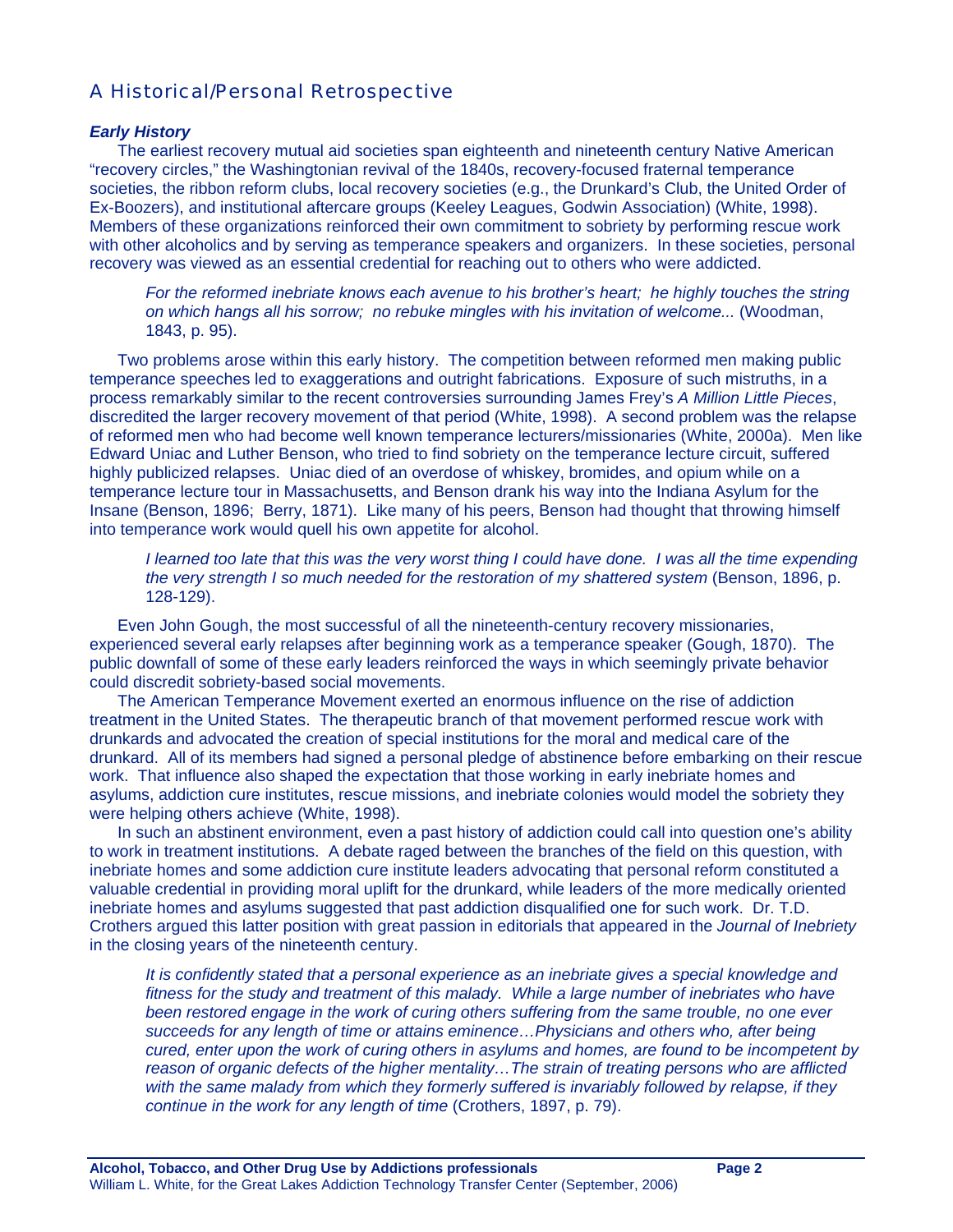While there is evidence that some early addiction treatment practitioners suffered relapses resulting in death or disengagement from the profession (White, 2000c), these events appear to be the exception to otherwise significant contributions by recovering people working as physicians and managers within early inebriate treatment institutions.

#### *The Middle Years*

The debate over the question of alcohol and drug use by the addictions professional died in the early twentieth century in the larger collapse of addiction treatment as a professional field. As the larger field faded into obscurity, local experiments in addiction treatment continued, the most significant of which were the lay therapy movement started in Boston and the brief spread of morphine maintenance clinics. The roots of the lay therapy movement can be traced to Boston, where the leaders of the Emmanuel Episcopal Church established a clinic to treat nervous and mental disorders via the integration of religion, psychology, and medicine.

Rapidly developing a specialty in the treatment of alcoholism, the Emmanuel Clinic developed techniques to treat alcoholics and to then recruit and train some of those treated as lay alcoholism psychotherapists. Individuals such as Courtenay Baylor, Francis Chambers, Samuel Crocker, James Bellamy, William Wister, and Richard Peabody were treated within this lay therapy tradition and went on to long, often distinguished careers as lay therapists (White, 2000b).

The continued abstinence of the lay therapists was a cornerstone of their work, as disclosure of their own recovery stories and recovery maintenance strategies was central to their approach to alcoholism therapy. The precise support mechanisms used by these lay therapists to sustain their recoveries is unclear. There was a support structure available (the Jacoby Club), but there is no evidence that the lay therapists participated in the Club. Problems of relapse among some of the lay therapists (Wister, Crocker, McKay, and Peabody) raised questions about the potential to replicate lay therapy broadly across the country (McCarthy, 1984), but this role was sustained through the 1940s, 1950s, and 1960s (by such noted lay therapists as James Lamb Free) and constitutes an important precursor to modern addiction counseling (Anderson, 1944; White, 1998).

Very little is known about those working in the morphine maintenance clinics that briefly flourished between 1919 and 1924, although there is evidence that Dr. Charles Terry, one of the pioneers of the morphine maintenance clinics, developed severe alcohol-related problems later in his career (Courtwright, 1986). Terry's experience illustrates one of the anomalies of the addictions field: the vulnerability of those who work in the field to develop ATOD-related disorders. Whether this is a result of the attraction of those with increased vulnerabilities to the field, or of some contagious element activated by sustained exposure to the field, remains a question of some speculation. What is clear is that the ATOD-related impairment of service professionals within the field has long served as a stain on the field's professional and cultural credibility (White, 1998).

Multiple service roles followed the founding of Alcoholics Anonymous (AA) in 1935. Sponsorship evolved within AA in the early 1940s, and AA members who were physicians and nurses worked within newly opening "AA Wards," "AA Farms," and "AA Retreats" (Anonymous, 1952). Such roles became more formalized in the emergence of the Minnesota Model in the late 1940s, with the State of Minnesota establishing a "counselor on alcoholism" civil service title in 1954. The spread of this model and the continued lay therapist role within new experiments with outpatient alcoholism clinics set the stage for the emergence of the modern alcoholism counselor role (White, 2000b).

This emergence was marked by considerable debate over the question, "Who is qualified to treat the alcoholic?" What became known as the "Krystal-Moore debate" characterized the poles of this controversy. Dr. Henry Krystal argued that only the psychoanalytically trained psychiatrist was equipped to treat the alcoholic and that the lack of such training rendered one ineffective and potentially dangerous. Dr. Robert Moore took the opposing position that individual psychotherapy was not the treatment of choice for alcoholics, and that lay counselors, if supervised by professional psychotherapists, could provide effective support for recovery initiation (Krystal & Moore, 1963). One of the wise leaders of the modern treatment field characterized this prolonged debate as "noisy emotional outbursts launched from shaky premises on both sides" (Ottenberg, 1977, p. 56). Significant for our current discussion is the fact that neither Krystal nor Moore identified past addiction or present abstinence as a critical qualification for those treating people addicted to alcohol (McGoldrick, 1964).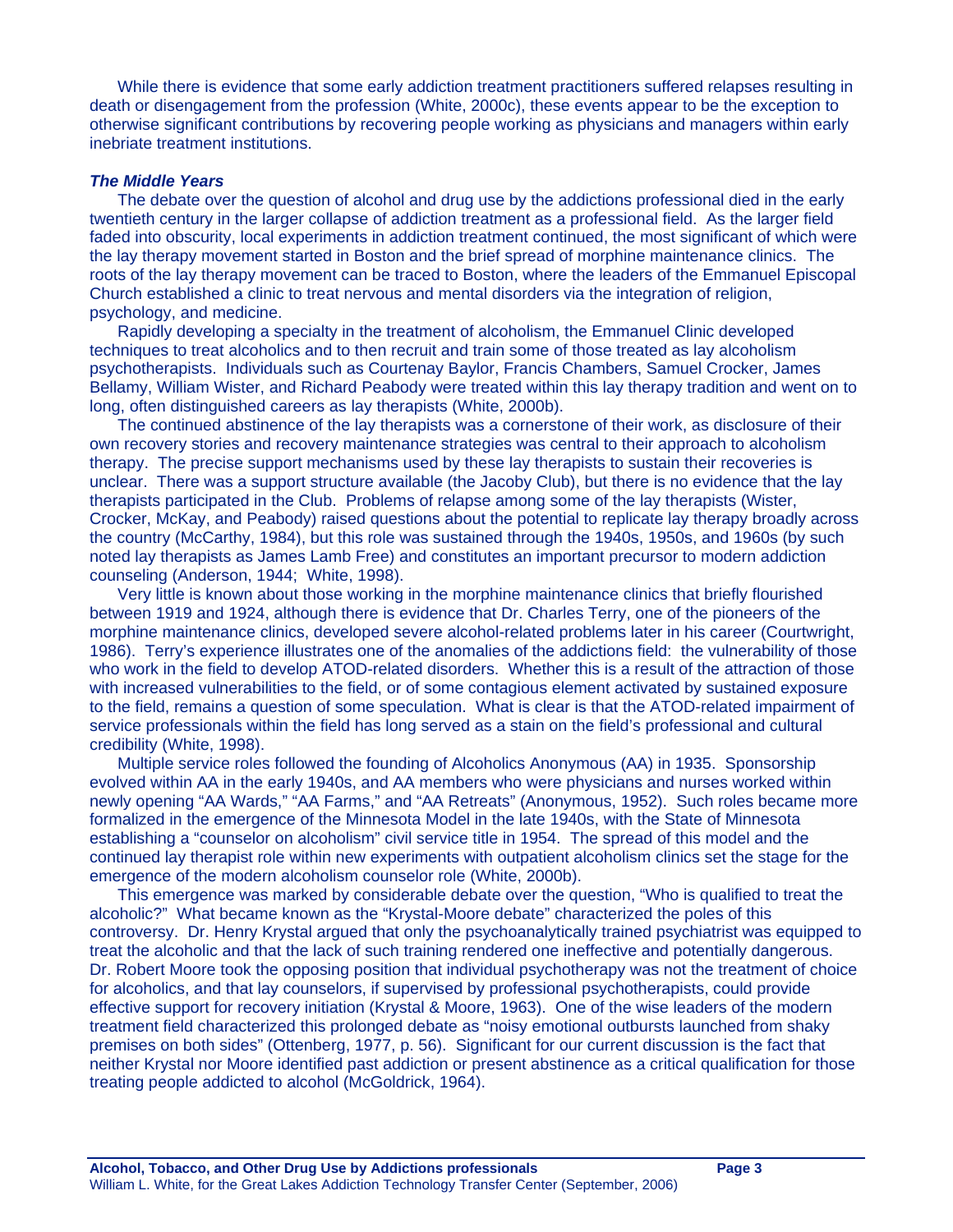The rationale for the training of those in recovery to serve as alcoholism counselors was that they could offer living proof of the transformative power of recovery, serve as a role models of sobriety-based problem-solving, establish empathy and communication with alcoholics who bristled at professional authority, and help orient clients to the program of Alcoholics Anonymous (Blume, 1977). It was through these roles that personal abstinence and recovery served as a credential in the gestation and birth of alcoholism counseling as a profession. At the same time, it created early ambiguity and conflict related to the delineation of the roles of A.A. sponsor and lay therapist (counselor).

#### *Modern History*

 $\overline{a}$ 

My own personal/professional history reveals the evolving ambiguities and contradictions related to ATOD use by addictions professionals in the modern era. I entered the addictions field at a time it was really two fields: an alcoholism field and a drug abuse field. I worked with a foot in each of these fields as a self-identified "ex-addict" whose beliefs were shaped most heavily under the tutelage of Gateway House, an early therapeutic community (TC). At Gateway, like most of the TCs of this period, drinking was accepted and even promoted to clients via earned drinking privileges, and occasional social drinking was the norm among TC staff. Alcohol was simply not seen as a "drug." The growing prevalence of alcohol problems among "ex-addict" staff slowly altered that perceptual blindness.

A symbolic event marked the field's need to end its segregation between alcohol and drug camps. In 1978, Charles Dederich, the founder of Synanon— the first ex-addict-directed therapeutic community (Janzen, 2001)—was arrested. The scene of Dederich being carried in a state of extreme drunkenness into police custody (for charges of conspiracy to commit murder) constituted vivid testimony of the flawed dichotomization between alcoholism and addiction treatment and recovery. Dederich's plummet from power offered powerful testimony that professional pioneers, through their own personal decisions and behaviors, could wound the very fields they had earlier nurtured into existence.

Persons recovering from alcoholism were the mainstream workforce of the alcoholism programs of the 1960s and 1970s that were spawned by funds from the Office of Economic Opportunity (OEO), the National Institute on Mental Health (NIMH), and the National Institute on Alcohol Abuse and Alcoholism (NIAAA). These programs grew explosively in the early 1970s at a time when few guidelines existed on how to recruit, select, orient, train, and supervise recovering people, who were then branded as "paraprofessionals." Fueled by a growing body of knowledge suggesting the potential effectiveness of peer-facilitated models of change (Riessman, 1965; Durlak, 1979; Hattie, Sharpley & Rogers, 1984), particularly within the arena of addiction recovery (Brown & Thompson, 1976; Longwell, Miller, & Nichols, [1](#page-3-0)978; Connett, 1980)<sup>1</sup>, recovering people with little sobriety time were thrust into positions characterized by low pay, poor role definition, and excessive demands for time and emotional energy.

Concerns about the relapse of counselors grew as this "new profession" came of age (White, 1979; Kinney, 1983; Wilson, 1984). That many recovering people went on to become leaders within this field under such circumstances is testimony to the transformative power of recovery that masks the casualties of many of their peers. The growing consciousness of such casualties led to the expectation that those first certified to work in the field would have "no history of alcohol or drug misuse for a minimum of two years immediately prior to certification" (From the 1974 Littlejohn Report, Quoted in Blume, 1977, p. 563). Recovering people working as alcoholism counselors were expected to have two-to-five years of stable sobriety and sustain their sobriety through "working the program"—active involvement in A.A. or Al-Anon (McInerney,  $1973$ ). $<sup>2</sup>$  $<sup>2</sup>$  $<sup>2</sup>$ </sup>

With the rapid diffusion of methadone maintenance treatment (MMT) in the late 1960s and early 1970s, methadone-maintained counselors were caught in a purgatory of conflicting messages. Clinic doctors defined methadone as a life-saving medicine, while professional critics, social activists, friends, family members, and former-addict peers often characterized methadone as a "technological fix," a substitute high ("poor man's heroin"), a genocidal poison, or a confession of street incompetence (e.g., "methadone is for losers"). The low-dose policies and scarcity of recovery support services in MMT clinics of this era generated high relapse rates and high rates of secondary drug use. Alcohol problems and relapse to opiate addiction were common occurrences—among clients and staff. The highly stigmatized status of methadone left the lives of many methadone clients and methadone-maintained staff hiding their "dirty little

<span id="page-3-0"></span><sup>&</sup>lt;sup>1</sup> Such studies have continued. See Aiken, LoSciuto, Ausetts, & Brown, 1984; Blum and Roman, 1985; Galanter, Castaneda & Salamon, 1987; McGovern & Armstrong, 1987; Stoffelmayr, Mavis & Kasim, 1998)

<span id="page-3-1"></span> $2^2$  Sobriety requirements changed during this early history, with the early OEO alcoholism programs of the 1960s requiring only one year of sobriety for their counselors.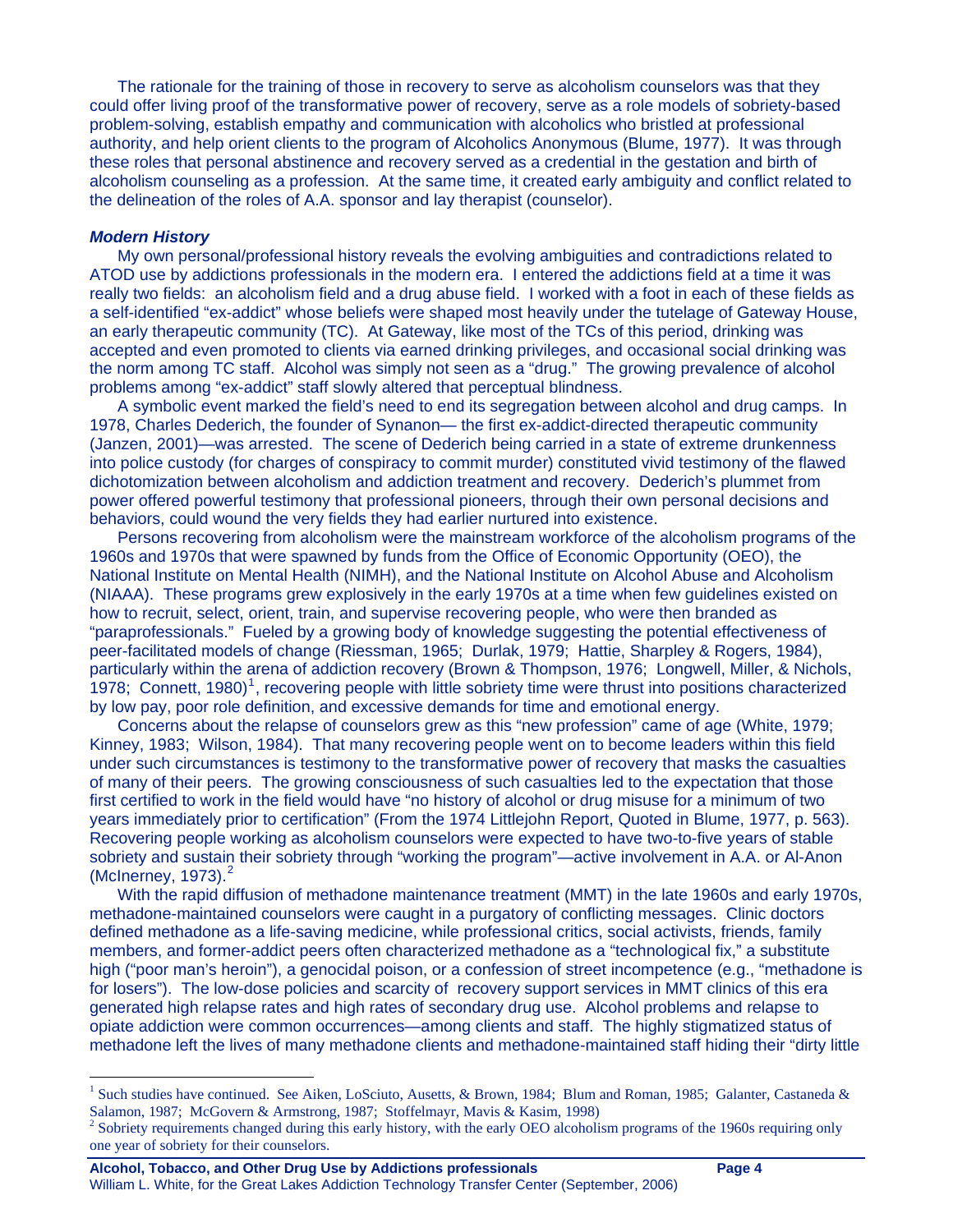secret"—a status that remained in the decades that followed, in spite of overwhelming scientific evidence of the effectiveness of MMT (Murphy & Irwin, 1992).

The polydrug counterculture of the 1960s generated its own brand of folk healers and service workers via the emergence of crisis and drop-in centers (including "acid rescue"), free clinics, rock festival medicine, drug-testing services, outreach ("streetwork") programs, outpatient counseling clinics, and "crash pads." Drug use by those working in these institutions was seen more as a badge of cultural membership than a breach of ethics, although there was an emerging etiquette about not "holding" while you were at the service facility and not being "stoned" or "tripping" during your shift. The line between service provider and service recipient was a fluid one in this world, with many individuals cycling in and out of both roles. A core of these early workers matured out of such use; migrated into structured programs of recovery; or attempted, not always successfully, to continue drug use (e.g., smoking marijuana) in secret.

As money flowed into the field in the 1970s and 1980s and the field became a less stigmatized professional arena, growing numbers of psychiatrists, psychologists, social workers, and business entrepreneurs arrived. Some were drawn to the field's frontier status. Others were drawn to the field to work out their own problematic relationships with alcohol and drugs or to sort out having survived families with such problems. Consciousness of, and contradictions related to, such problems were magnified when addiction services were integrated into the traditionally heavy drinking cultures of mental health and criminal justice institutions in the 1960s and 1970s.

The diverse populations that made up the addictions workforce in the 1970s did share one thing in common: daily rituals of massive nicotine and caffeine consumption. The full spectrum of ATOD use was most evident at the field's early state and national conferences. In the evenings at such conferences, workers in recovery clustered within Twelve Step meetings filled with tobacco smoke and caffeine-fueled exchanges of experience, strength, and hope. Outside those meetings, heavy drinking was the norm, and the pungent smell of marijuana in the hallways of conference hotels was common.

That abstinence-based treatment philosophies emerged from such polypharmacy is itself an irony of history, created in good part by the influence these early groups exerted on one another. The growing integration of alcoholism and drug abuse programs within what was then called "combined treatment," and the eventual larger integration of the two fields into one<sup>[3](#page-4-0)</sup>, brought new ethics and etiquette surrounding alcohol and other drug use. There were several factors that contributed to this process, including the alcohol problems of ex-addict staff; the "pill" problems of some counselors in alcoholism recovery, the recognition of multiple drug use by a growing number of clients; the growing linkages between treatment programs, Alcoholics Anonymous, and Narcotics Anonymous; and the rapid professionalization of the role of addiction counselor.

As "recovery" took on a broader definition, many workers in the field shed "secondary drugs" or carefully limited their exposure to such substances. After seeing some of my ex-addict peers develop severe alcoholism, reviewing my multigenerational family history of alcohol/drug problems, and assessing my own relationship with alcohol, I joined many in the field who stopped drinking by choice or necessity long after we had defined ourselves as people "in recovery." By the mid-1980s, the field had sobered itself under the influence of the "recovery movement" and a larger sobering of America that some christened the "new temperance movement." The exception to this chemical shedding was the continuation of widespread nicotine and caffeine dependence among addictions professionals. Such dependence remained invisible as a professional and ethical issue, but this was about to change as well.

The addictions field reached a "tipping point" in the late 1980s and 1990s on the issue of nicotine, and excessive caffeine use moved into visibility as a personal and professional issue (Knapp, Rosheim, et al., 1993). It was during this decade that the addictions field and the larger culture began the painful process of redefining its perception of and relationship with tobacco. I stopped smoking in 1988 and shortly afterward terminated the last of my excessive chemical relationships (caffeine). The decision to quit smoking was prompted by individuals who confronted me about the incongruity between my role as a visible trainer in the addictions field and the behavior that I was modeling both to my professional peers and to consumers of addiction treatment services. I reached a point of consciousness that I simply could not continue in this field while in a state of active addiction. In the years that followed, controversies raged (and continue) over program smoking policies for clients and staff. The result was that a growing number of workers in the field, many of whom had for years touted their sobriety and clean time while chainsmoking cigarettes, began severing their relationships with this most lethal of drugs. Collectively, it was like blinders had been peeled off our eyes as we asked ourselves how we had for so long refused to define

 $\overline{a}$ 

<span id="page-4-0"></span><sup>&</sup>lt;sup>3</sup> The most intense period of this conceptual and organizational integration spanned the years 1975-1985.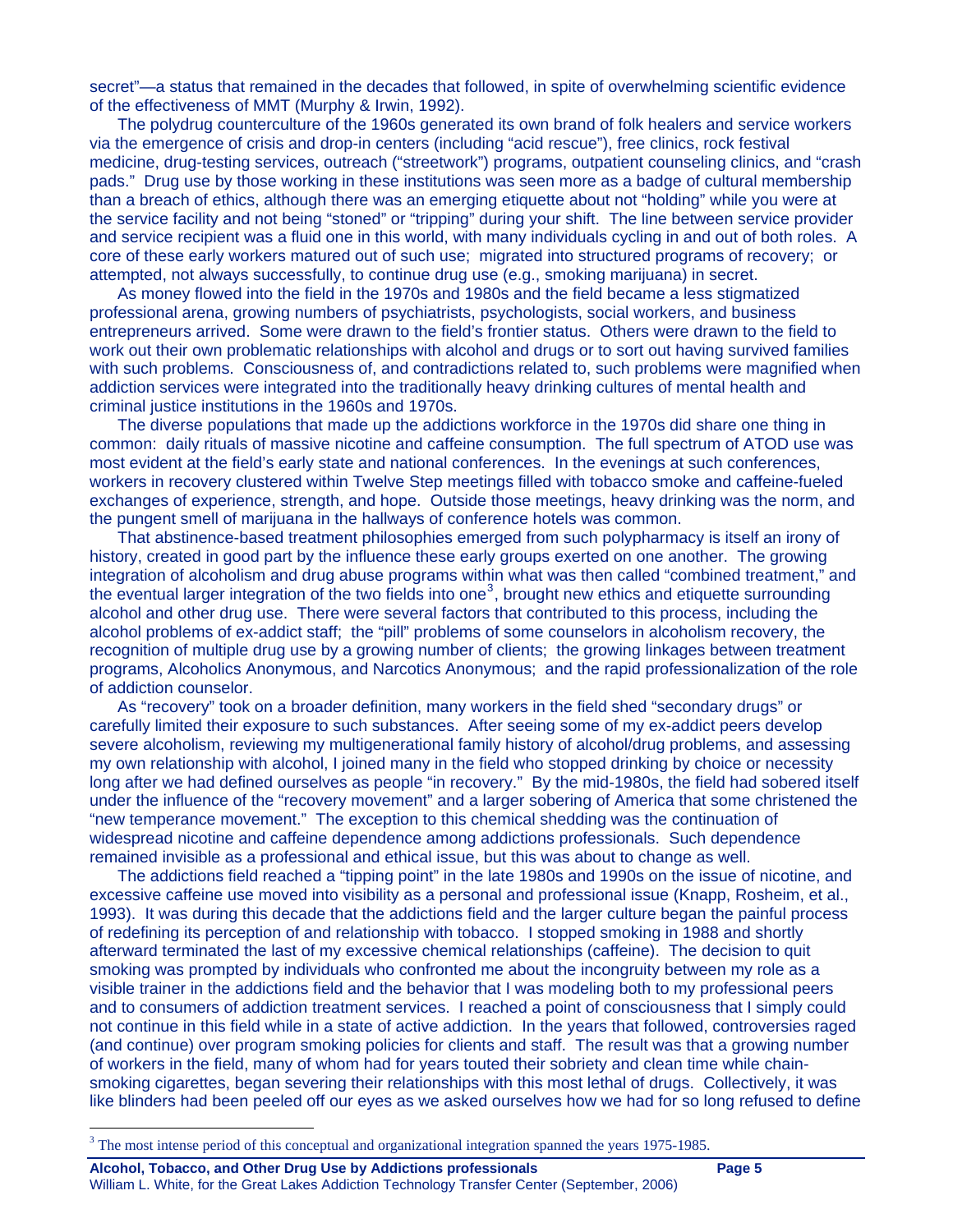nicotine as an addictive drug. It will take another decade for the attitudinal shift about nicotine to reach full fruition, but the die has been cast and is now irretrievable.

As the field began the process of painfully shedding its addiction to nicotine, it became a wetter field through an evolution in its workforce composition. The progressive escalation of educational credentials flowing from counselor certification and licensing standards reached a crescendo in the 1990s, pushing many recovering people out of the field and bringing many allied professionals into the field. This brought a higher proportion of people into the field who were alcohol users and a new generation of young people who were emerging from the binge drinking and new polydrug experimentation of the 1990s.

An interesting change in status occurred during the 1980s and 1990s for those working in the field with recovery backgrounds. Personal or family recovery experiences became a less desirable credential in the rush toward professionalization. The percentage of people working in the field in recovery declined, and those who brought such backgrounds referenced this status less frequently. There was in this move toward professionalization an implicit assumption that those working in the lay therapy tradition without formal, advanced academic credentials were somehow less effective in their clinical work with clients, but there was little evidence to support this assumption.

Studies comparing recovering and non-recovering addiction counselors concluded that recovering counselors are more likely to be older, to be male, to be less educated, to value recovery experience more than education, to feel more positively about their jobs, are to use a broader menu of treatment goals and techniques (McGovern and Armstrong, 1987; Blum & Roman, 1985; Stoffelmayr, Mavis & Kasim, 1998; Stoffelmayr, Mavis, Sherry & Chiu, 1999), but that they do not differ on critical performance measures. For example, no differences between recovering and non-recovering counselors were found related to such measures as client affiliation rates or post-treatment recovery/relapse rates (Machell, 1991; Brown & Thompson, 1976; Longwell, Miller & Nichols, 1978; Connett, 1980). A single study evaluating client perceptions of counselor backgrounds found that clients viewed those with more professional training as more trustworthy and expert regardless of recovery background (LoBello, 1984), and another found that clients of professionally educated counselors were more likely to be enrolled in educational programs following treatment than clients of recovering counselors who lacked professional education (Aiken, LoSciuto, Ausetts & Brown, 1984). One could read in the current proliferation of non-clinical recovery support roles (e.g., outreach workers, recovery coaches, personal recovery assistants, recovery support specialists) a backlash against the over-professionalization of the role of addiction counselor (White, 2004a). This latest shift is bringing a new generation of recovering people into service roles in addiction treatment and grassroots recovery advocacy agencies.

It is obvious from this brief summary that my motivations for writing this article are numerous: grief over the ATOD-related loss of professional peers, unabashed survival guilt, a desire to help a new generation of addictions professionals, and hope that I might contribute something of value to the ethics and etiquette of this most unusual and rewarding profession. Perhaps more than anything, I am weary of helping clients and colleagues celebrate their recoveries from addiction to alcohol, opiates, and stimulants, only to watch them later die premature deaths due to the consequences of nicotine addiction. I am also concerned about the addictions field's tenuous, probationary status within this culture and believe that anything that hurts the image of the treatment field—including ATOD-related incidents of its practitioners contributes to the potential revocation of our legitimacy as a cultural institution.

As a field, we have entered the twenty-first century with the most diverse workforce in our history—a diversity that is again raising questions about what appropriate stance addictions professionals should take regarding their own ATOD-use decisions. For the foreseeable future, that decision-making will continue to take place within an evolving history filled with many contradictions and ironies. If one looked at this field from the outside in, a number of such contradictions would be puzzling.

- We are a field that historically has defined abstinence from certain drugs (e.g., alcohol, heroin) and dependence on other drugs (e.g., nicotine, caffeine) as criteria for in-group occupational status.
- Service professionals with AOD problems who are not self-identified as being "in recovery" face no length-of-sobriety requirements and may be hired and work without notice in the field until those problems affect their performance.
- Persons who self-identify as being in recovery face length-of-sobriety requirements not applied to other staff.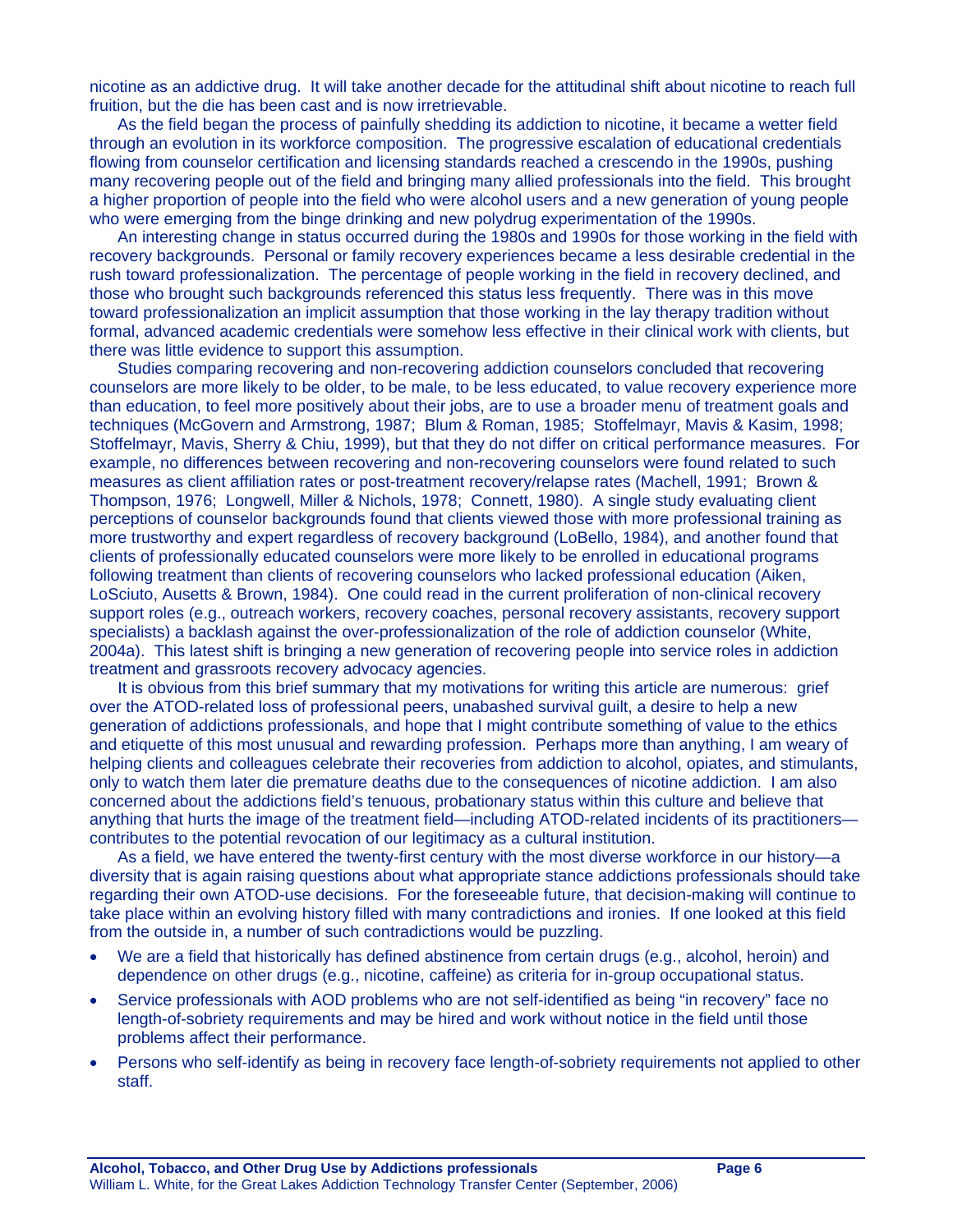- Professionally credentialed counselors in recovery who withhold that recovery status may work in the field with less than minimum sobriety requirements, but could not do so if they were honest about their lengths of sobriety.
- People who experience and are treated for other health problems (including other behavioral health problems) may continue working in the addictions field as long as their problems do not affect their performance. Following treatment of other problems, they are allowed to return to work as soon as their physicians release them, but they may not do so following treatment of AOD problems.
- Addiction treatment programs promote employee assistance programs that recommend treatment as an alternative to terminating AOD-impaired employees, yet do just the opposite with their own employees.
- There are programs that prohibit counselors from disclosing whether they are in recovery or not, yet demand to know the recovery status of each job applicant for a counseling position.
- There are programs that require evidence of pre- and post-hire participation in a particular pathway of recovery (e.g., Twelve Step meetings for those in recovery), but do not expect such participation for non-recovering staff.

As this discussion proceeds, we will try to explore the basis for such contradictions and the best ways of charting our path through this ill-marked and sometimes hazardous territory.

## Defining Nexus: Rights to Privacy vs. Professional Duties and Obligations

Most addictions professionals would agree that there are spheres of their lives that are outside the arena of appropriate scrutiny by their employers and their professional organizations. Most would also agree that work in the addictions field brings duties and obligations that transcend the workplace and one's working hours. The troublesome question, therefore, is, "Where does one draw the line between rights to privacy and professional duties and obligations?" There is a substantial body of legal and ethical literature suggesting that an individual's private behavior is precisely that until there is a nexus—an inextricable connection—between private behavior and one's professional performance (White and Popovits, 2001).

Ethically speaking, the ATOD use of addictions professionals during non-work hours is not subject to professional scrutiny until that behavior harms their ability to perform professionally or otherwise inflicts harm to other persons or institutions. LeClair Bissell and James Royce, authors of the first ethics text for addiction counselors, argued that there was a clear nexus on the issue of personal alcohol/drug use.

*If there are complaints that private life is just that and not the concern of the employer or colleague, it is quite fair to reply that, in this particular field, the use of chemicals and one's belief system about them is job related* (Bissell & Royce, 1987, p. 10).

Before exploring specific case studies of ATOD-related professional practice issues, we will try to shed more light on this concept of nexus. Personal ATOD decisions are best filtered through some of the core values that have historically guided helping professionals (White & Popovits, 2001).

- The value of **obedience** dictates that addictions professionals adhere to the promises made to comply with laws and regulations governing their employment and their profession, e.g., compliance with ATOD use-related standards in personnel policies and professional codes of ethics linked to certification or licensure.
- The value of **competence** demands that addictions professionals not do anything that would compromise their professional decisions and behaviors, e.g., performing professionally while under the influence of alcohol.
- The value of **honesty** makes it incumbent upon addictions professionals to accurately represent statements they choose to make related to their ATOD use history and their recovery history and status.
- The values of **fidelity** and **loyalty** demand that addictions professionals maintain their fiduciary obligation to serve the needs of their clients and protect the integrity of their service organizations and the addictions field.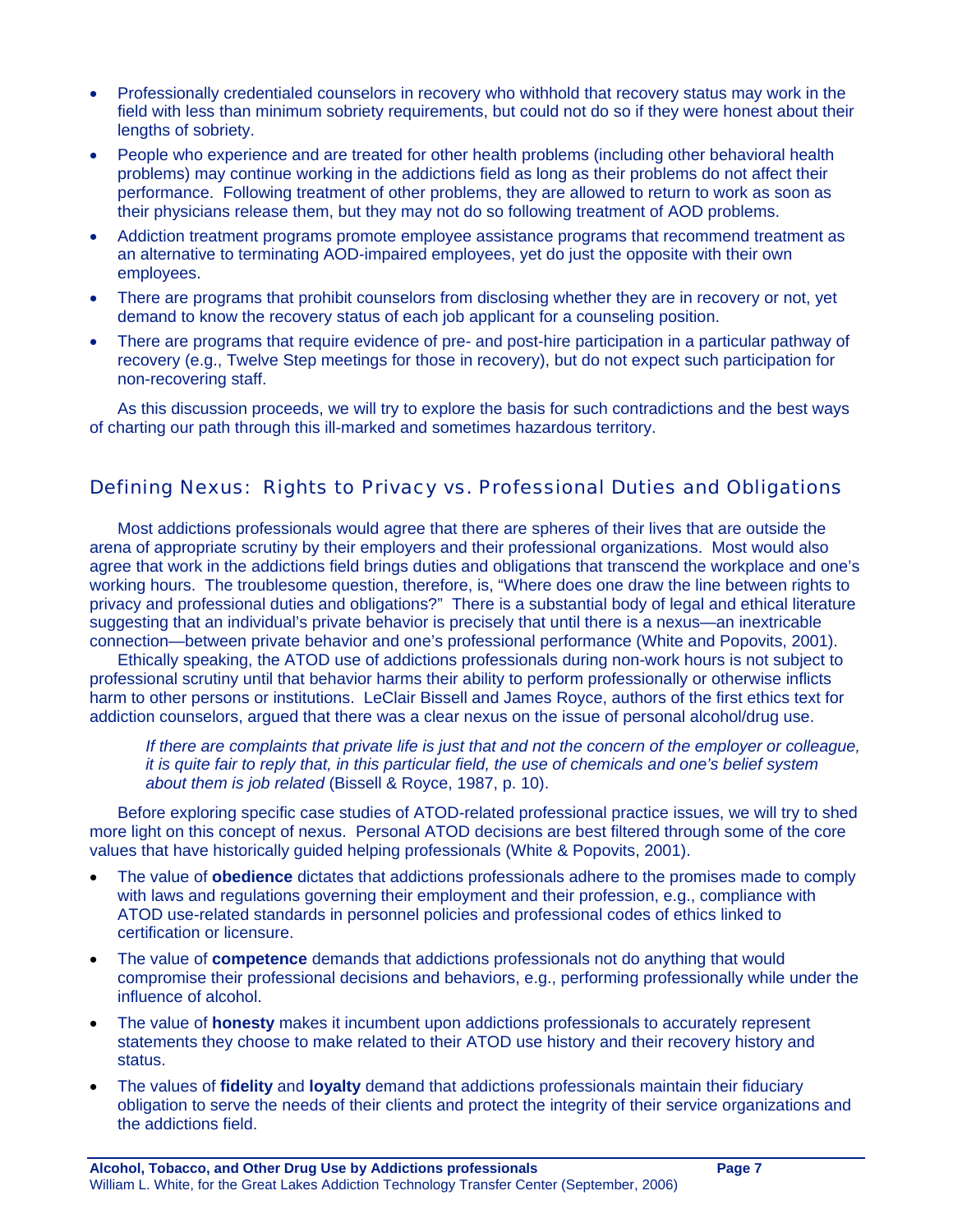- The value of **non-malfeasance** is a call to refrain from hurting anyone through the performance of one's professional role, e.g., injury of a client due to one's personal impairment.
- The value of **self-interest** recognizes the need for service professionals to protect themselves, both in terms of their physical/psychological safety and in terms of their professional reputation.

All of these core ethical values have potential relevance to situations involving ATOD-related decisions on the part of addictions professionals.

Another way to approach ATOD-related decisions is to ask oneself who stands to benefit and who could be injured by a particular ATOD-related decision. ATOD decisions constitute an arena of *multi-party vulnerability*. That means that multiple parties—the addictions professional, past/present/potential service consumers, the service organization, the larger professional field, and the community—could be injured by the addictions professional's ATOD-related decisions.

## ATOD-related Professional Incidents

With this background laid, we will further explore how this nexus occurs between our private and professional lives. We will do this through brief vignettes drawn from the author's consultations on ethical issues that have arisen within treatment organizations around the country.<sup>[4](#page-7-0)</sup>

- 1. **Substance-related Impairment of Performance During Scheduled Work Hours:** Raymond had worked as a counselor for two years within the addictions field prior to the day he arrived at work under the influence of alcohol. The resulting suspension and intervention led to his admission to alcoholism treatment and his subsequent decision to work outside the addictions field during his early recovery. Raymond's behavior illustrates one of the most direct ways in which one's personal relationship with alcohol or drugs, in this case a troubled relationship, can ripple into the arena of professional performance. Other cases involve less obvious effects on performance, e.g., missed work, feigned sickness due to hangovers or withdrawal, anxiety and depression, deterioration of clinical effectiveness.
- 2. **Substance-related Impaired Performance While "On Call":** Marybeth responded to an emergency call from a local hospital and felt that she had handled the situation just fine until the client's spouse filed a complaint that Marybeth was "reeking of booze" when she arrived at the hospital emergency room to conduct the interview. Marybeth's response was that she had consumed a beer with her dinner but suffered no impairment of any kind. The distinction between "use" and "impairment" are sometimes indefinable in such situations. Mary's behavior injured her own reputation and that of her agency. She was disciplined for violation of the agency policy related to consumption of alcohol while carrying a pager.
- 3. **Substance-related Deterioration in Self-care Responsibilities that Affect Professional Performance:** Fred tried to compensate for his increased drinking away from work by spending more hours at work as an intake worker at a treatment agency. The combination of increased alcohol intake, excessive work, and decreased sleep took its toll on his health and his performance. Ironically, the earliest sign of later troubles in this case was an increase in perceived productivity. A year later, everyone knew something was going on with Fred, but no one was sure what.
- 4. **Allegations of Substance Impairment:** After a sustained cold, Cathy received a prescription from her physician. Over the next two days at her job as an addictions counselor, Cathy became quite disoriented, giddy, and light-headed, and was forced to go home early on the second day. Several of the clients in treatment were whispering that Cathy was stoned. In another example, when Barry's clinical supervisor confronted him about what appeared to be substance intoxication, he acknowledged that he was taking a prescription for anxiety. Further investigation revealed that Barry had taken three times the prescribed dose.
- 5. **Substance-influenced Breaches in Relationships with Clients:** Lionel, an addictions counselor, resigned amidst allegations of financial and sexual exploitation of clients. A close review of his caseload revealed other simultaneous cases of clinical abandonment (service disengagement,

 $\overline{a}$ 

<span id="page-7-0"></span><sup>4</sup> All names in these incidents have been altered.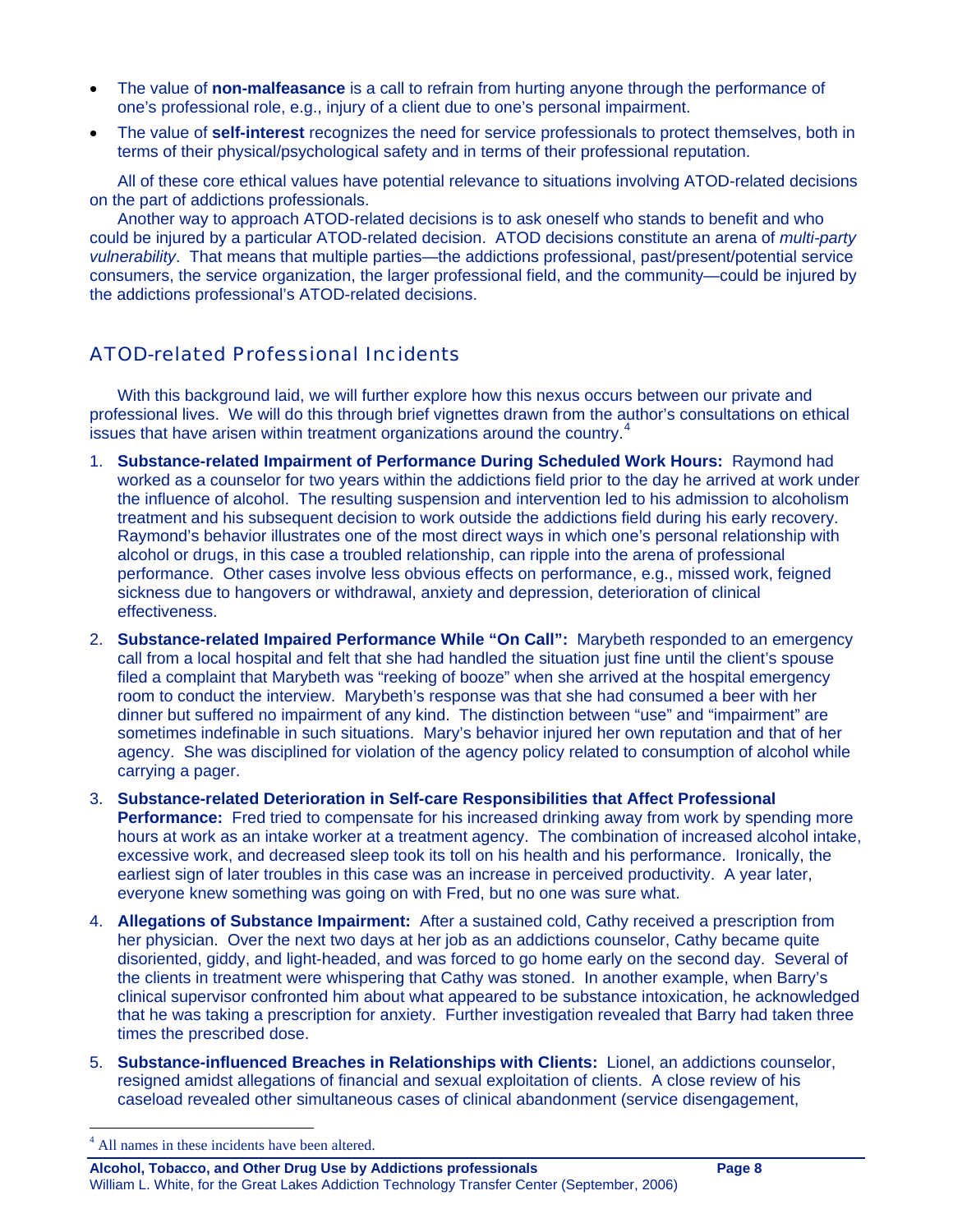fabrication of clinical contacts). Upon further investigation, it appeared that these behaviors followed on the heels of Lionel's relapse to cocaine addiction.

- 6. **Positive Random Drug Test:** Many addiction treatment agencies or units are governed by drug-free workplace policies that call for random drug testing. Robert had been viewed as an exemplary employee until he tested positive for cocaine on a random drug test. When another employee, Shandra, was called to take a random drug test, she reported that she had taken a prescription narcotic, tested positive for the drug she reported consuming, but could not produce a prescription for the drug, as her husband had given her one of his pills after she had strained her back—a technical case of illegal drug use.
- 7. **Contraband:** An even more direct violation of drug-free workplace policies involves bringing alcohol or other drugs and related contraband into the addiction treatment workplace. Thea's alcohol problem remained hidden until a secretary sent to retrieve a file found a bottle of bourbon in the back of a drawer in Thea's desk—a significant breach of agency policies prohibiting bringing contraband into the workplace.
- 8. **Substance Use/Misuse in the Community while Acting in One's Professional Role:** Brady was assigned to do a speaking engagement at a local service club, in which he provided an overview of his agency's addiction treatment services. The following day, the director received a call in which he learned that Brady had liberally availed himself of the open bar before he was due to speak, and that his words were slurred during his speech. This complaint reflects ways in which ATOD-related behavior in the limbo between personal and professional time can be problematic for workers and treatment organizations. The most frequent issues that arise in this area are related to behavior at professional meetings or conferences.
- 9. **Substance Use/Misuse in the Community on One's Own Time:** Mary is a 22-year-old recent college graduate who works in an adolescent addiction treatment program. As her supervisor, you have received several complaints that Mary has been seen drinking heavily at some of the most notorious "party bars" in your community. It has also come to your attention that Orville, a preventionist who has major responsibility for providing anti-tobacco education in the local schools, is smoking in public. Are these private behaviors or professional practice issues? These examples illustrate how the off-work behavior of individuals working in the addiction field can raise professional practice issues that affect the reputations of service workers, service organizations, and the larger field. Many addiction treatment organizations have codes of professional practice that explicitly define expectations in this area.
- 10. **Arrest/Conviction on a Substance-related Violation:** Andrew, an addictions counselor, was arrested in an undercover sting for solicitation of prostitution, and was charged with possession of marijuana at the time of his highly publicized arrest.
- 11. **Loss of Work Credentials:** Marty, a member of the maintenance staff at an addiction treatment organization whose duties involved driving, lost his driver's license due to a driving while under the influence conviction following his arrest during non-work hours. Beatrice, a nurse working in a detox unit, lost her nursing license following her conviction for forging prescriptions for narcotic drugs.
- 12. **Relapse of Person for Whom Recovery Status is Linked to Job Performance:** Felicia works as a recovery coach in a local addictions treatment program. The supervisor received a report from another staff person that Felicia was observed drinking over the weekend at a concert in a neighboring community. Felicia represents herself as having been in continuous recovery for the past three years. There are several issues here, including the potential effects of Felicia's apparent relapse on her own health and career and the effects that Felicia's behavior/status could have on her clients and on the organization. Multiple professional practice issues are evident in this vignette, including the issue of misrepresentation of credentials within a role in which stable recovery is a core credential.

In another example, Jeremy self-identified as a person in recovery when he was hired as an addictions counselor and has represented himself as being in recovery for eight years. When questioned about being seen consuming alcohol, Jeremy responds that alcohol was not the drug to which he was addicted, that he has no problem with alcohol, and that his recovery status is based on his last date of heroin use. The situation with Jeremy raises questions about secondary drug use for people in recovery and forces a deeper exploration of the very definition of recovery. There are no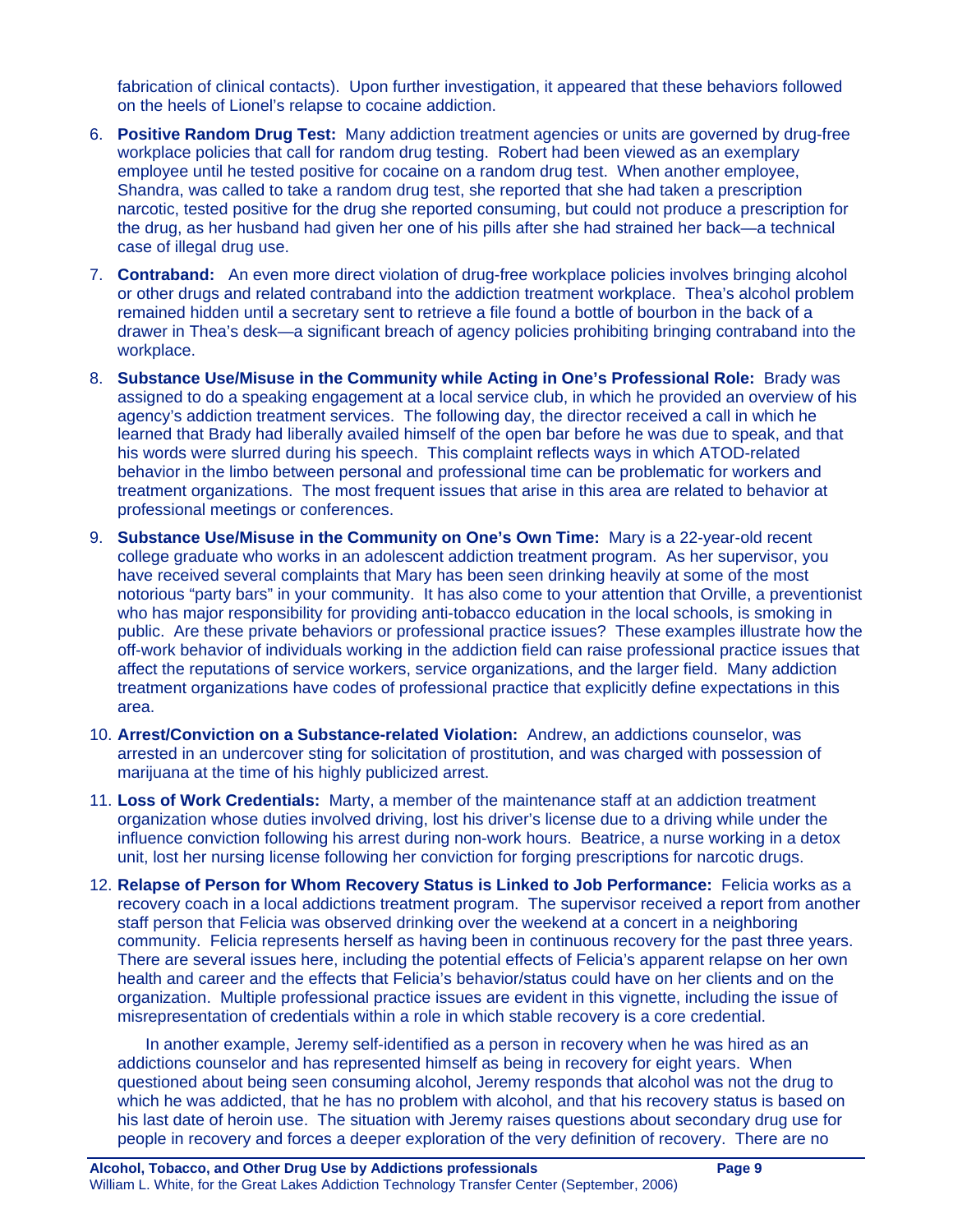universally accepted standards regarding what drugs are embraced within the definition of recovery, what constitutes a relapse, and when one is ethically bound to report ATOD use or related problems to one's supervisor.

13. **Dual Relationships:** A final example of nexus arises when relationships linked to one's past AOD use resurface in the treatment setting. Theresa, an addictions counselor, admitted to her supervisor a year ago that she had developed an addiction to cocaine. After taking a leave of absence to go through treatment, she returned in a non-service role and has recently returned to a counseling role. Today she recognizes among clients being admitted to treatment a person from whom she purchased cocaine several times.

These vignettes illustrate the wide variety of ways in which one's ATOD-related decisions can ripple into the arena of professional practice. Before offering guidelines relevant to these situations, we will explore ways in which personal ATOD decisions of addictions professionals can influence service relationships and the service process.

### ATOD Use, Transference, and Countertransference

*Transference* is a term used to describe ways in which a client's experiences (feelings, perceptions, expectations, behavioral patterns) in his or her most significant prior relationships are projected into his or her relationship with the addictions professional. *Countertransference* is the term used to describe the total emotional reaction of the addictions professional to each client—responses that can involve projections from the therapist's own past relationships, the therapist's beliefs about the client, his or her feelings for the client, and his or her overall attitude toward the client (Imhof, 1991; Imhof, Hirsch, & Terenzi, 1983). Countertransference is composed of both collective sentiments (those based on categorical responses to such issues as race, gender, age, sexual orientation, type of AOD use) and idiosyncratic sentiments (those based on unique emotional reactions of the counselor to a particular client). In psychoanalytic thinking, the manner and degree to which these transferences and countertransferences are actively managed exert a profound influence on the outcome, good or bad, of the helping process. The addictions professional's own ATOD-related attitudes and behaviors elicit transference responses from clients, and each client's unique ATOD-related behaviors and lifestyle elicit feelings from the addictions professional that can help or hinder the helping process.<sup>[5](#page-9-0)</sup> In this section, we will explore how one's own ATOD-related history and current ATOD use decisions can influence one's service relationships.

In 1963, Dr. Henry Krystal suggested an important proposition:

*Since the therapist is his own working tool, he must be freed from blind spots and inhibitions. Only in this way can he make constructive use of his countertransferences, rather than have them*  disturb the treatment, or his own life, or both (Krystal & Moore, 1963, p. 711).

Knowledge of addiction and recovery is a critical competency of addiction counselors. Such knowledge and its effective use have not been found to be contingent upon recovery status, and the effects of the counselor's past or present ATOD use have not been a subject of focused study in the field. Historically, we have focused on recovery status and length of sobriety for individuals seeking to work in the field because of the close nexus between this status and the mission of the field, but the broader spectrum of ATOD use status has not been a visible issue.

There are many things that combine with ATOD use patterns to affect counselors' credibility and their service relationships. Differences in credibility and effectiveness, for example, could be compared across several subgroups of clinicians, including:

Persons in recovery with educational preparation,

 $\overline{a}$ 

- Persons in recovery without educational preparation,
- Persons with no personal recovery experience, but with addiction and recovery experience within their families,

**Alcohol, Tobacco, and Other Drug Use by Addictions professionals Page 10**  William L. White, for the Great Lakes Addiction Technology Transfer Center (September, 2006)

<span id="page-9-0"></span> $<sup>5</sup>$  One's ATOD history and decisions can also influence the clinical supervision relationship (See Culbreth and Borders, 1998).</sup>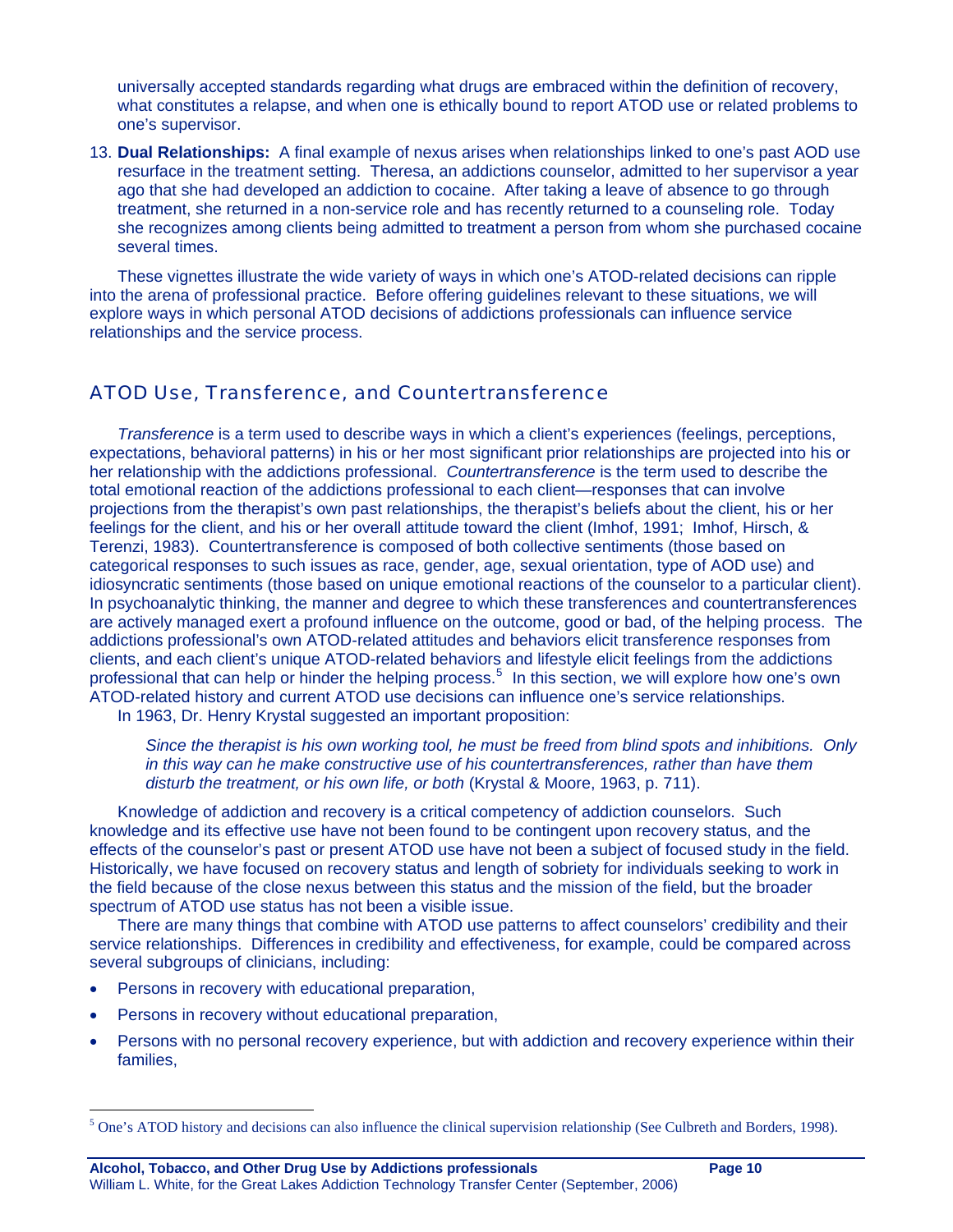- Persons with no personal recovery experience, with addiction experience in their families, but with no recovery experiences in their families,
- Persons with no personal recovery experience with educational preparation,
- Persons with no personal recovery experience and no educational preparation, and
- Persons with no personal recovery experience, but who are developing or are now experiencing AODrelated problems.

The closest we have come as a field to identifying such subgroupings is a Michigan study (Stoffelmayr, Mavis, & Kasim, 1998) that surveyed 634 staff members of 51 treatment programs and found that 44% of respondents identified themselves as non-recovering, 30% as recovering, and 26% as not recovering but part of a family that had experienced addiction or recovery.

The effect of past or current ATOD use on clinical effectiveness remains a question ripe for theoretical speculation and scientific study. As a close observer of this issue for nearly four decades, I would offer the following observations about how our past or current ATOD use experiences can enter into our service relationships.

A counselor's history of living in environments without ATOD-related problems and the ability to control his or her own ATOD relationships may convey either incomprehensibility (at best) or an air of superiority and condescension (at worst) to clients who lack volitional control over such relationships. The potential of such attitudes to disrupt treatment led Howard and Hurdum to make the following declaration in 1940:

*It is essential that complete abstinence be advised to the patient. Accordingly it is advisable that the therapist himself abstain, lest his acts or attitude seem to imply "you must not drink, but it is all right for me to do so as I am a superior person"* (Howard & Hurdum, 1940, p. 357).

Not everyone would agree with this admonition, but the observation of Howard and Hurdum underscores subtle ways in which the therapist who has no history of ATOD problems can inadvertently express contempt toward those who do. One factor that historically distinguishes addictions professionals from other service professionals who interact with those with severe AOD problems is a service relationship based on moral equality and emotional authenticity (White, 2004b). But as we shall see, recovery alone does not ensure such a relationship, nor does lack of recovery status prevent one from developing such a relationship.

Counselors with past and current moderate ATOD relationships may also tend to expect or try to cultivate in their clients the same type of rational control over ATOD consumption that has worked successfully in the counselor's life. There is nothing in the normal user's experience that will provide an understanding of the addicted client's loss of volitional control over the timing, location, quantity, and consequences of ATOD use.

*Jerome was hospitalized via the emergency room for unbearable pain (self-described as "a knife being pulled across my abdomen") related to acute alcoholic pancreatitis. He was heavily medicated with narcotics for more than two weeks before his condition stabilized enough to consider discharge. Each day of his stay, his physician and nurses communicated to him that this intense pain would return every time he drank. Upon his discharge, Jerome went to his car, reached for the bottle under his seat, and began drinking. He was readmitted before he ever left the hospital grounds.* 

For those who haven't experienced addiction close up, such behavior can be completely inexplicable and result in frustration and anger at the client's continued self-destruction, the therapist's emotional disengagement from the service relationship, and "therapeutic discharge" of the client for what appears to be willful recalcitrance.

Those workers with developing or unacknowledged ATOD problems may tend to underestimate the severity of ATOD problems in others as a way of minimizing their own emerging problems or try to work out these emerging problems via their clinical work with clients (McInerney, 1973). This underscores the need for service professionals who use psychoactive drugs of any kind to make regular effort to evaluate the effects of such use on their own lives and on their professional work with others. The goal in suggesting this is not a masked attempt to sober up the entire addictions treatment workforce. It is intended to prevent the spillover of personal ATOD issues into the addictions professional's service relationships. There is little doubt, for example, that the widespread addiction of the treatment workforce to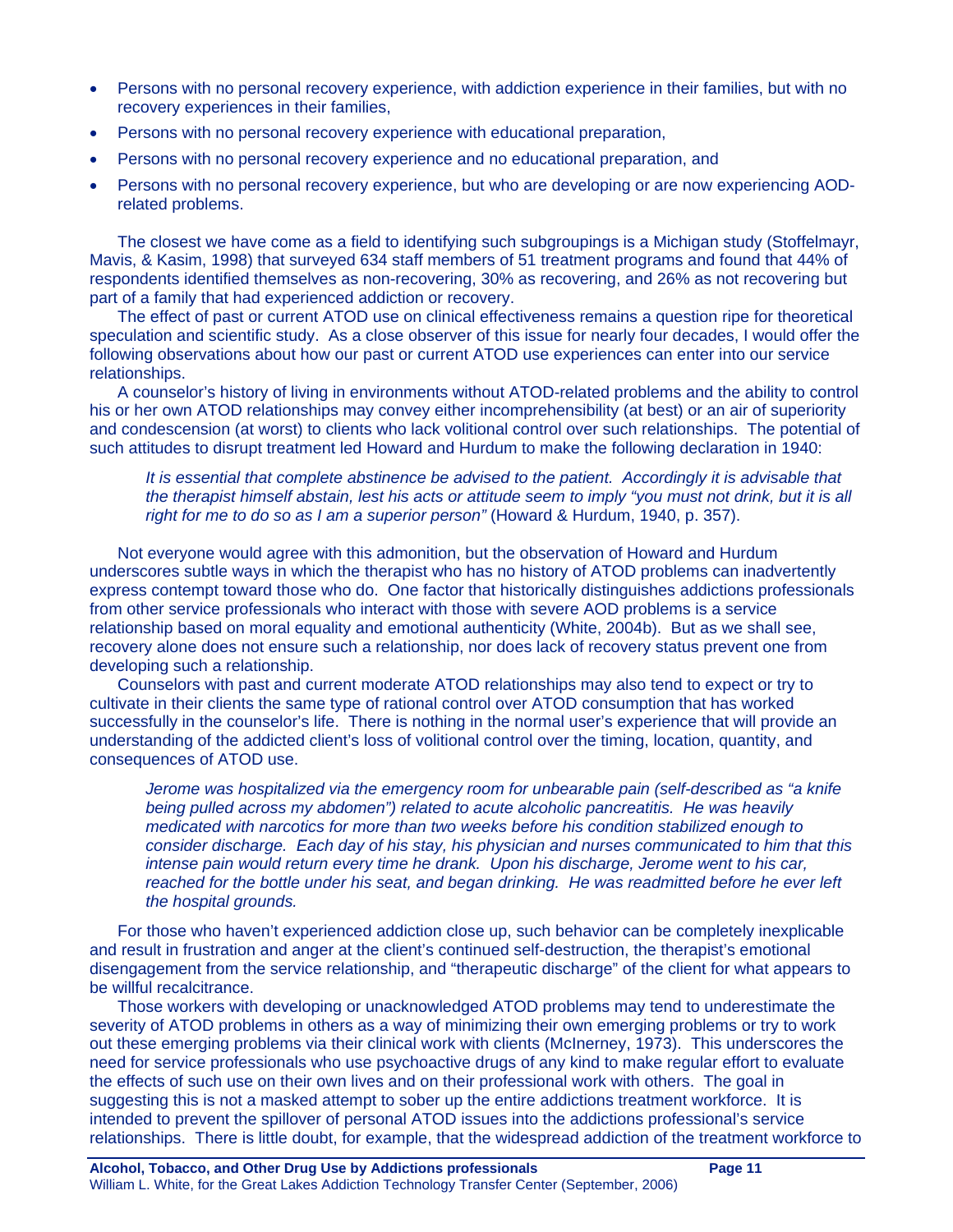nicotine has dramatically slowed the process of acknowledging and assertively treating nicotine dependence within addiction treatment programs and fueled myths that supported this delay (e.g., the myth that quitting smoking and quitting drinking at the same time increases the risk of relapse).

Counselors (those without and even those with addiction histories) may unconsciously act out social and professional stigma linked to addiction, making assumptions based on misguided stereotypes and conveying feelings of contempt toward persons with certain drug choices and addiction-related lifestyles. Such contempt can arise from the social values one has learned as a member of this culture or through one's past experiences with these issues, either personally or in one's own family and social network. Counselors in recovery may respond to the internalized stigma associated with their addiction/recovery status through competition and conflict with other professionals, overcompensation (excessive hours), over-identification with clients, estrangement from their own recovery support groups, and relapse (Blume, 1977).

As noted earlier, those without ATOD histories who become addictions professionals can bring attitudes and subtle behaviors that signal an air of moral superiority to clients. The same can occur among those with addiction backgrounds. It is important to remind oneself of the strange pecking order within cultures of addiction through which members of each group elevate themselves by castigating those in other groups. Historically, "alkies" and "junkies" held each other in mutual contempt, and even the classic junkie world had a status order ranging from the "gutter hype" to the "righteous dope fiend." The point to be made here is that the prior positions one held and the attitudes endemic to those positions can be inadvertently brought into one's later career as a counselor.

Counselors in personal recovery from severe drug dependence can be particularly prone early in their counseling careers to see all AOD problems through the addiction lens. In this case, their abstinence becomes a distorting lens that sees all use as addiction and any failure to admit an ATOD problem as the "disease of denial." Some recovering counselors may also be prone to program the recoveries of those with whom they are working through the counselor's own narrow band of recovery experience.

This is a good time in our discussion to reaffirm the obvious: recovery status or abstinence by itself is not an addiction counseling credential—an insight recognized very early in the modern history of addiction counseling.

*The former problem drinker, however, who controls his drinking on the basis of his A.A. activities,*  but who has not discovered and effectively worked through his own emotional problems, is in a *worse position to function as an individual therapist to the alcoholic than a person without a history of alcoholism in the past but with no experience* (Krystal & Moore, 1963, p. 710).

*A person who after some years of sobriety still attends AA seven nights a week has not yet learned to play, relates poorly to the opposite sex and to family, and has little interest in anything other than alcoholism. Such a person is scarcely an ideal candidate [for the role of alcoholism counselor]* (Bissell, 1982, p. 811).

I would add to Krystal and Bissell's observations that, even for the most fully actualized person in recovery, recovery status alone is not a sufficient foundation for addiction counseling.

All ATOD-related decisions and experiences constitute potential sources of bias. For example, where counselors in short-term recovery are prone to work out their own immediate recovery issues through their clinical work with clients, I have observed counselors in long-term recovery reaching a point of detachment from their addiction histories, losing their capacity for empathic identification, developing an air of moral superiority, and exhibiting great intolerance of and anger toward the actively addicted. This is analogous to highly successful minority group members who exhibit great contempt for those within their own ethnic group who exemplify racially stereotyped behavior.

There are several ways in which the addictions professional's ATOD use can influence clients, e.g., what the client observes or hears from others about the counselor's ATOD-related behavior, what the counselor tells the client about such behavior, or what the client senses or suspects about such behavior. One of the most obvious ways is through the behavior modeled by the service professional. Clients can share or take on a counselor's current addictive behavior and use the counselor's behavior to justify addictive thinking and behaviors (e.g., "if it's okay for my counselor to smoke, it's okay for me to smoke"). The most direct way in which the counselor's own ATOD history influences the client and others is through the act of self-disclosure of past or current ATOD experiences.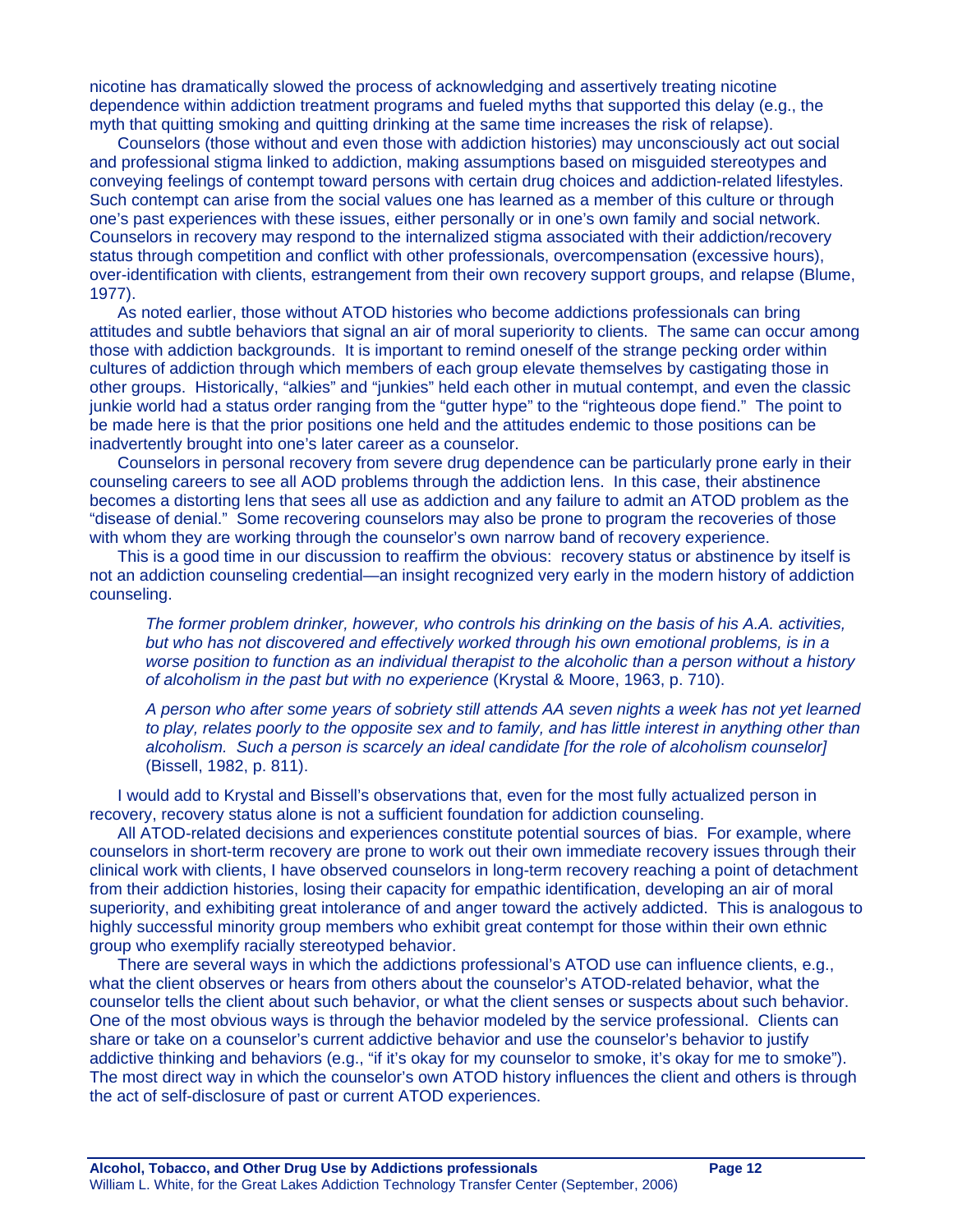## The Ethics and Etiquette of ATOD-related Self-disclosure

There are several rationales for counselor self-disclosure in the addiction treatment arena. Such disclosures can be aimed at lowering resistance, enhancing engagement, diminishing isolation and shame, enhancing hope, and illustrating particular problem-solving strategies. Self-disclosures are less in vogue today as a result of the professionalization of addiction counseling. Volunteering information or responding to questions about one's past or current ATOD experiences is a potentially troublesome area best sorted out within the larger context of the ethics of all self-disclosure in the clinical setting. The most significant issues related to counselor self-disclosure include problems of:

- lost focus, e.g., disclosures that divert the interview from the experience of the client to the experience of the counselor;
- inappropriate timing, e.g., disclosures that slow the development of or abort the therapeutic relationship;
- duration, e.g., disclosures of excessive length that constitute a form of introspective disengagement on the part of the counselor;
- immediacy, e.g., communicating current experiences from the counselor's personal life about which the counselor lacks objectivity and emotional control;
- inappropriate levels of intimacy, e.g., excessively intimate disclosures that diminish a client's feelings of physical and psychological safety in the service relationship or diminish the client's confidence in the abilities of the counselor; and
- cultural violation, e.g., disclosures that violate cultural etiquette.

There are also problems that can arise related to counselor disclosures of past or current ATOD use in professional settings (e.g., as a professional trainer), during presentation to the public, or in interviews with the media. The problems that arise related to trainer self-disclosure are very similar to those noted above that can occur in the counseling relationship, but public and media disclosures can be more complicated. I have had many experiences with the media, some quite positive and others that I thought would be at a PBS level that turned out to be closer to tabloid TV. The problems related to media are numerous and include programs that:

- victimize clients by emotionally exploiting their pain to elevate viewer, listener, or reader ratings;
- undermine personal recovery by asking questions that, if answered, would violate recovery support group membership guidelines (e.g., A.A. Traditions);
- contribute to stigma by focusing on sensational aspects of addiction that inflame fear and prejudice while failing to tell the recovery story fully;
- misrepresent by omission or distortion treatment methods and scientific data on treatment outcomes; and
- misrepresent by omission or distortion the diversity of pathways to recovery.

Participating in such practices undermines rather than elevates the field's service mission. Counselors also need to avoid serving as intermediaries in enticing clients to participate in media exposure primarily intended for purposes of program marketing.

## Up in Smoke: Tobacco Addiction and the Addictions Professional

No ATOD-related issue generates more emotion right now than the issue of smoking as a professional practice issue or proposals for changes in organizational smoking policies in addiction treatment institutions. The nexus between personal nicotine addiction and professional performance is so great that smoking for those working in prevention and treatment will likely become a tragic and ironic artifact within the history of the field. The evidence supporting this shift is overwhelming.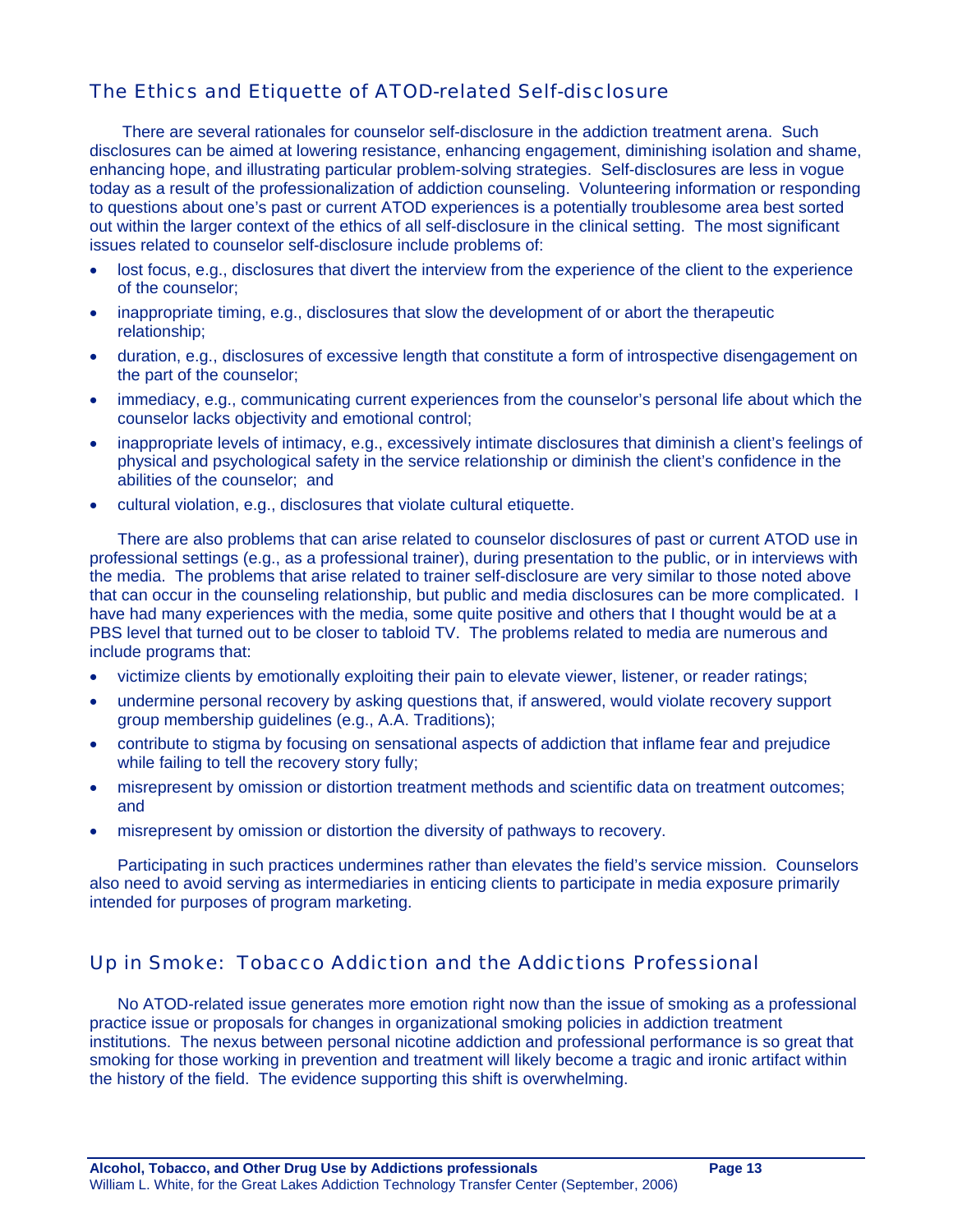#### **The Factual Case Against Tobacco**

- 1. 60 million Americans are addicted to tobacco (McGinnis & Foege, 1999).
- 2. 446,000 Americans die each year of tobacco-related diseases, compared to 105,000 from alcohol abuse and alcoholism and 39,000 from other addictive drugs (McGinnis & Foege, 1999).
- 3. Early onset of smoking and heavy smoking are highly correlated with the subsequent development of other substance use and psychiatric disorders (Degenhardt & Hall, 2001).
- 4. Heavy smokers have more severe substance use disorders than do non-smokers and more moderate smokers (Marks, Hill, et al., 1997; Krejci, Steinberg, et al., 2003).
- 5. Between 85% and 95% of people admitted to addiction treatment in the United States are dependent upon tobacco—more than triple the national average (Bobo,1992; Abrams et al., 1996; Burling & Ziff, 1988).
- 6. People with alcohol problems exhibit more severe nicotine addiction than do smokers without alcohol problems (Batel, P., F. Pessione, et al., 1995; Toneatto, Sobell, Sobell, & Kozlowski, 1995), are less likely to stop smoking (Hays, Schroeder, et al., 1999), and, as a result, bear a greater burden of nicotine-related diseases and deaths.
- 7. Those with more severe nicotine dependencies have poorer outcomes for the treatment of other drug dependencies (Patkar, Vergare, et al., 2003; Hillemacher, Bayerlein, et al., 2006); continued smoking following treatment for other drug dependencies increases the risk of relapse (Sobell, Sobell, & Kozlowski, 1995).
- 8. In alcoholism treatment programs in which smoking is not addressed, smoking cessation rates are very low (e.g., 3%) following discharge from treatment (Sobell, Sobell, & Agrawal, 2002).
- 9. Smoking-related diseases are a major cause of death for people who have successfully recovered from alcoholism/other drug dependence. Of those discharged from alcoholism treatment, more will later die from nicotine-related diseases than from alcohol-related diseases (Hurt et al., 1996).
- 10. The development of nicotine dependence by non-smokers during and following addiction treatment may constitute a harmful side-effect of such treatment as it is currently designed (Friend & Pagano, 2004).
- 11. Staff perceptions that most people admitted to addiction treatment do not want to stop smoking are challenged by surveys finding that most patients have a desire to stop smoking (Irving, Seidner, et al., 1994; Joseph, Nelson, et al., 2003), including those with co-occurring psychiatric illnesses (Unrod, Cook, et al., 2004).
- 12. Recovery rates are not compromised (and in fact are enhanced) when nicotine addiction is treated concurrently with other addictions (Bobo, McIlvain, et al., 1998; El-Guebaly, Cathcart, et al., 2002; Joseph, Nichol, et al., 1993; Lemon, Friedmann, et al., 2003; Sees & Clark, 1993).
- 13. Smoking cessation interventions provided during addiction treatment increase the rates of longterm abstinence from alcohol and illicit drugs by as much as 25% (Stuyt, 1997; Prochaska, Delucchi, et al., 2004).
- 14. Recovery from alcoholism increases the probability of successful cessation of nicotine addiction (Breslau & Peterson, et al., 1996).
- 15. No-smoking policies in addiction treatment programs do not decrease admissions or increase discharges against medical advice or administrative discharges (Hurt & Slade, 1990).
- 16. The scientific evidence overwhelmingly supports encouraging and assisting smoking cessation for individuals in recovery from other addictions (Sees & Clark, 1993; Sussman, 2002).
- 17. Staff who continue to be addicted to nicotine constitute a major obstacle to the reform of smoking policies in addiction treatment programs and the revamping of clinical philosophies and procedures related to nicotine addiction in such settings (Psychiatric News, August 4, 2000 ; Falkowski,  $2003$ ). $^{6}$  $^{6}$  $^{6}$

**Alcohol, Tobacco, and Other Drug Use by Addictions professionals Page 14** 

 $\overline{a}$ 

William L. White, for the Great Lakes Addiction Technology Transfer Center (September, 2006)

<span id="page-13-0"></span><sup>&</sup>lt;sup>6</sup> I would like to acknowledge the assistance of Jason Schwartz in conducting this literature review.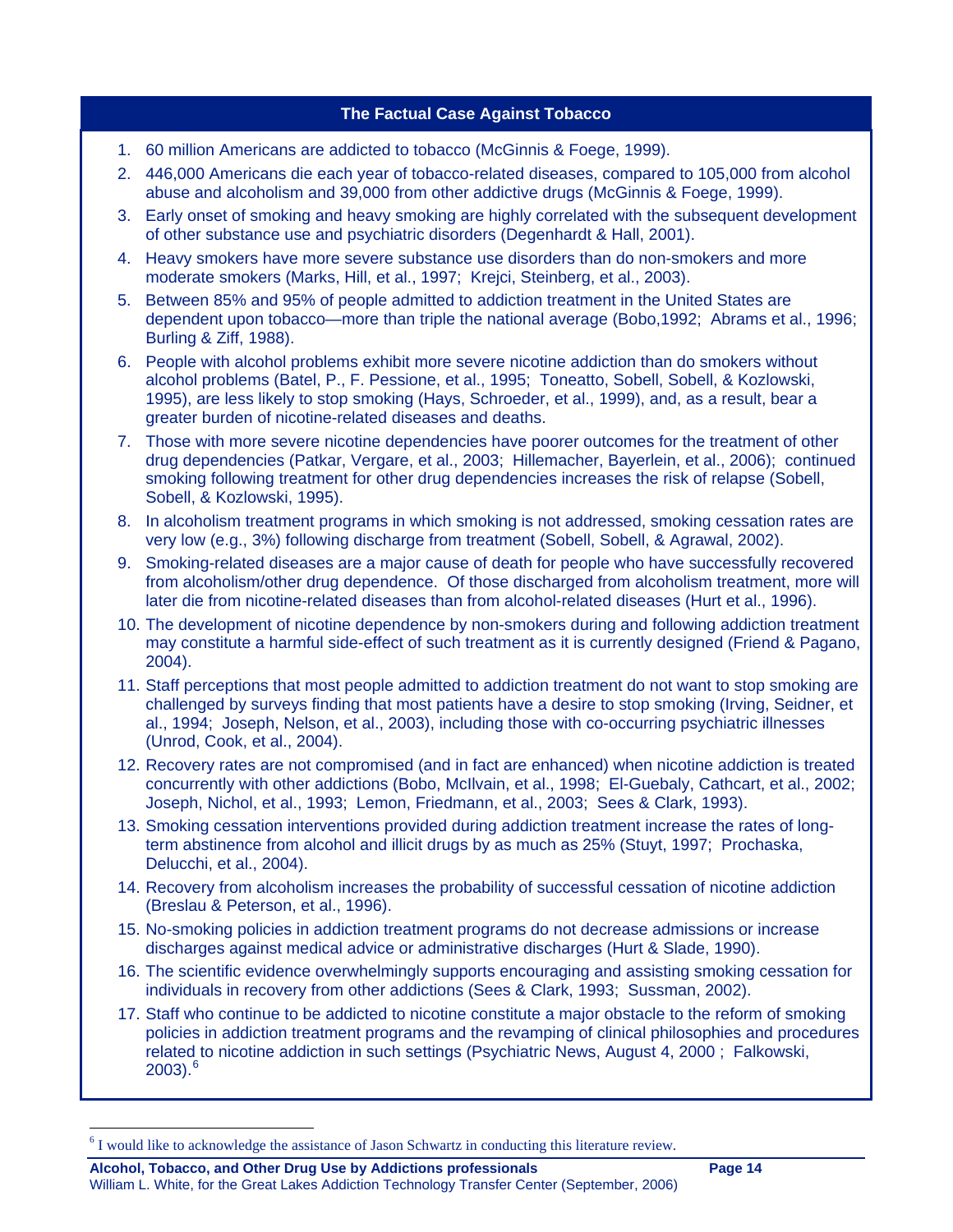Moving forward to address nicotine addiction within the larger rubric of addiction treatment is no longer a question of inadequate research; it is a question of honesty and leadership.

Every day, addictions professionals who have been addicted to nicotine are shedding that addiction and embracing a personal manifesto containing one or more of the following propositions.

| Nicotine: A Personal Manifesto                                                                                                 |                                                                                                                                                        |
|--------------------------------------------------------------------------------------------------------------------------------|--------------------------------------------------------------------------------------------------------------------------------------------------------|
| I choose to:                                                                                                                   | I refuse to:                                                                                                                                           |
| Forever sever my personal relationship with<br>nicotine; it no longer has a place in my life.                                  | Contribute money to or accept money from a<br>predatory industry that has consciously<br>sacrificed the health of the public for<br>corporate profit.  |
| Help hasten the end of the addiction field's<br>enabling of tobacco addiction among our<br>clients and our workers.            | Remain silent about the tobacco industry's<br>targeted marketing to women, children,<br>communities of color, and citizens of<br>developing countries. |
| Model responsible decision-making<br>regarding all psychoactive drugs and<br>encourage my clients and peers to do the<br>same. | Model a behavior (smoking) that could take<br>years from my own life and the lives of those<br>who could be influenced by my example.                  |
| Offer assistance to those seeking to recover<br>from nicotine addiction.                                                       | Live the hypocrisy of being addicted while<br>working as an addictions professional.                                                                   |

#### Guidelines for ATOD Decision-making

ATOD use by addictions professionals is an issue with a long history that continues to be marked by complexities, ambiguities, and a lack of professional consensus. It remains an issue that can rapidly explode, injuring professional careers, service consumers, service organizations, and the broader professional arena in which we work. For the past four decades, I have been called upon to offer advice to individuals and organizations regarding these issues. The wisdom drawn from the history of the field and from my experience as an elder in this field is best summarized in the following guidelines. I offer them with a deep appreciation that others may extract different lessons from this history, and that lessons learned from the experiences of one generation may or may not be applicable to the changing contexts of the next.

- 1. Respect the fishbowl effect that accompanies work in all status- and stigma-laden fields. Remain cognizant of how your behavior in "off hours" influences the ways in whicyou and your organization are perceived within your community, and how such perceptions influence policy makers and current and potential service consumers.
- 2. As a professional leader, seek not a life of perfection, but a life of reasonable congruence between the field's core values and your daily conduct. Leaders and visible members of social movements involving stigmatized social issues have no rights to privacy, only decisions and behaviors that help or hurt their causes.
- 3. Filter decisions related to disclosure of your ATOD use history, your recovery status, and your pathway(s) of recovery initiation and maintenance through the values of honesty (tell the truth), discretion (protect your privacy), and, for those in Twelve Step recovery, the tradition of anonymity at the level of press.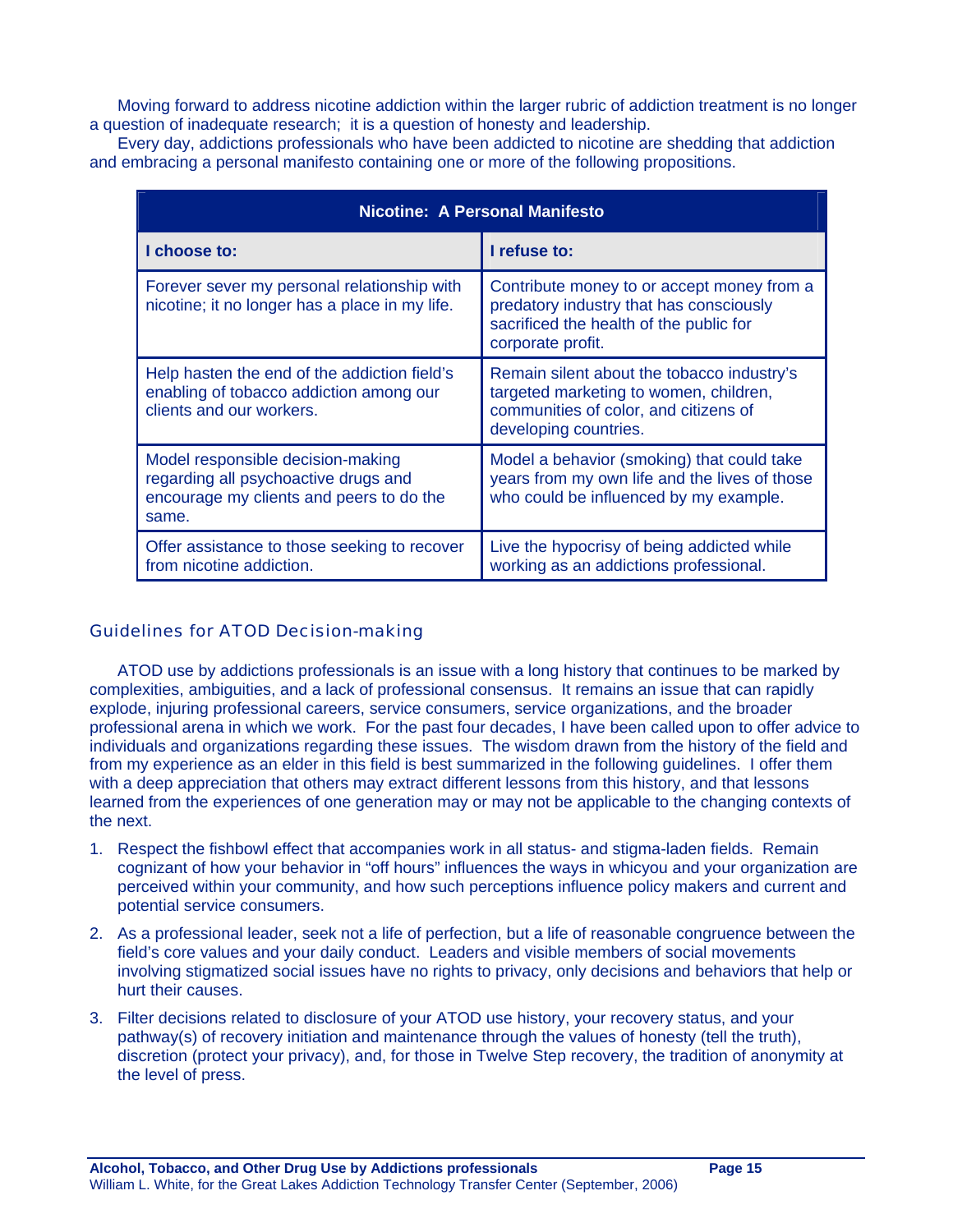- 4. If you are in recovery, cultivate and sustain mechanisms of recovery maintenance separate from your professional life. Working in service roles within the addictions field is not a viable program of personal recovery and may even undermine defense structures that have previously served to maintain sobriety.
- 5. Rigorously evaluate your own past or current relationships with ATODs, their role in your decision to work in the addictions field, and the congruence or incongruence between those relationships and your service responsibilities. Filter your ATOD use decisions through those ethical values that have long guided professional service relationships: competence, honesty, fidelity, loyalty, non-malfeasance, and self-interest.
- 6. Use your personal/family ATOD-related history and your broader life experiences to enhance mutual identification and acceptance in the service relationship, convey hope and encouragement, and model skills essential to recovery self-management. Exemplify as best you can such core recovery values as self-acceptance, honesty, humility, gratitude, forgiveness, tolerance, and service.
- 7. If you drink alcohol, use discretion related to when, where, and under what circumstances you drink; the amount you drink; and how you conduct yourself while drinking ("the night has a thousand eyes"). If you drink alcohol, drink within the limits of healthy drinking established by the National Institute on Alcohol Abuse and Alcoholism<sup>[7](#page-15-0)</sup>, and NEVER, NEVER drive after having consumed ANY alcohol.
- 8. If you work within an organizational culture that promotes excessive ATOD consumption, cultivate an outside-of-work support system to neutralize the influence of that culture, develop a sobriety-based support network within this setting, and explore relocation to a healthier organizational environment.
- 9. If you are consuming over-the-counter or prescription drugs with psychoactive effects or side effects, communicate this status to your clinical supervisor and/or a trusted professional peer, with the request that they help monitor your performance for any untoward effects.
- 10. If you are in recovery and have resumed ATOD use, you have a professional responsibility to immediately report this change in status to your clinical supervisor; evaluate the effect of this changed status on your clinical performance; and seek immediate help to prevent future harm to yourself, your clients, your organization, and the integrity of the field. $8$
- 11. If you wish to return to the field after having relapsed while working as an addictions professional, your chances are best if you demonstrate your willingness to meet the highest standards of supervision, e.g., your willingness to: 1) re-enter the field on a probationary status, 2) accept any requested limitation of duties, 3) participate in a formal impaired professionals treatment program, 4) provide random urine drops, 5) provide verification of counseling participation, 6) provide verification of participation in recovery mutual aid meetings, and 7) have a professional peer mentor.
- 12. If you are using illicit drugs, evaluate the potential effects of such use on those to whom you are personally and professionally accountable. If you value such use more than those to whom you are professionally accountable, seek an expert evaluation of your relationship with these substances or seek employment outside the specialty addictions field. Failure to take those actions is a violation of your fiduciary pledge to this field and the needs of its service constituents.
- 13. Adhere to all current legal, professional, and organizational standards related to ATOD use.
- 14. Immediately declare to your supervisor any pre-existing relationship with a potential or admitted client (or a client's family member) with whom your past AOD use or related activities could affect the client's feelings of safety and comfort receiving services at your organization.
- 15. Remain cognizant of how your reasons for using ATOD influence your attitudes toward, relationships with, and biases related to treatment goals and methods for each client. If you abstain from ATOD, remain aware of the ways in which either the reasons for that abstention or your particular pathway and style of recovery might positively and negatively influence your work with clients, professional peers,

 $\overline{a}$ 

<span id="page-15-0"></span><sup>&</sup>lt;sup>7</sup> The NIAAA standard is for women to drink no more than one drink per day (total of seven drinks per week) and for men to drink no more than two drinks per day (total of fourteen drinks per week) (Dufour, 1999).

<span id="page-15-1"></span>This is not an arbitrary standard applied to those in recovery. I have argued elsewhere (White & Popovits, 2001) that any change in one's personal life that could significantly affect one's clinical work should be reported and processed in clinical supervision.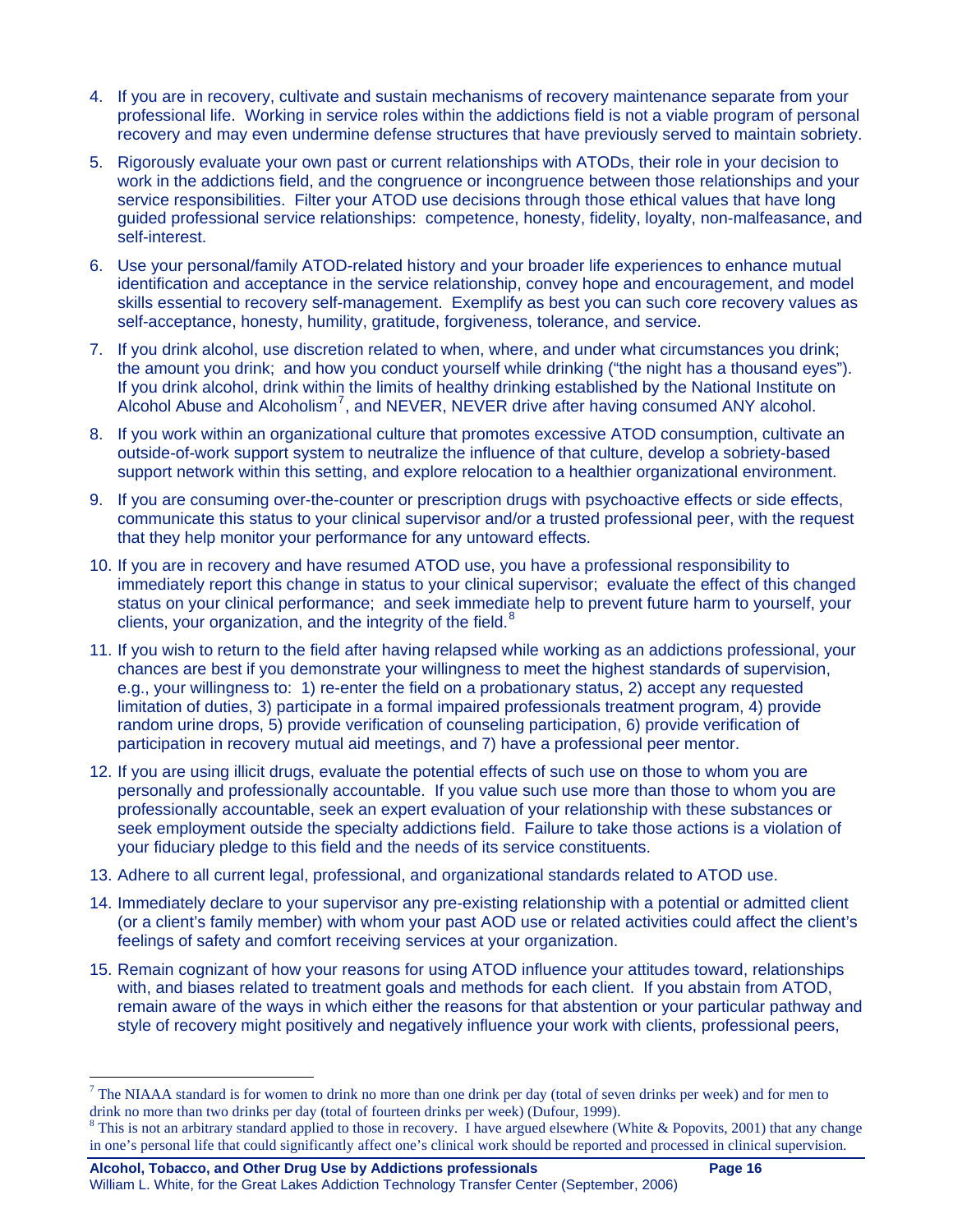and the community. Use clinical supervision to identify negative transference and countertransference before such feelings are acted out destructively by you or your client.

- 16. If you are addicted to nicotine and working as an addictions professional, you have a responsibility to initiate and sustain recovery from that addiction, and to keep seeking personal/professional support until that goal is achieved permanently.
- 17. Disclose your past or present ATOD experiences and decisions with clients only if that disclosure is clinically strategic, brief, appropriate for the developmental stage of the service relationship, and restricted to past material over which you have emotional control.
- 18. Beware of stigma pimps from the media who exploit stereotypes and fear for their own personal glorification and profit. Take risks with self-disclosure at the level of press only with individuals and programs that have an established track record of professionalism and respect.

The ultimate mandate for addictions professionals is to conduct their personal and professional lives in a manner congruent with the service mission they have chosen. These suggestions are offered, not as the last word on this subject, but as a stimulus to future dialogue on this important professional practice issue.

In closing, I also find it important to note what I have chosen not to address in this essay. The boundaries of the concept of addiction have eroded considerably, both in the addictions field and in the popular culture. At a professional level, an ever-widening range of excessive relationships with work, money, food, sex, risk, religion and the Internet are being embraced within the rubric of addiction. In the latter, people speak of being addicted to everything from chocolate to golf. This over-extension of addiction from its precise biological origins to its use as a broad metaphor for behavior that is pleasurable, repetitive, and potentially life disrupting, while troubling and perhaps inevitable, has important implications for the future of professional practice in addiction counseling.

There will likely be a growing movement to expand the range of historically private behaviors regarding which those working in the addictions field will be held professionally accountable. When does a counselor weigh too much or too little to work in addiction treatment? When does an addiction counselor's visit to a casino on his or her own time become a professional practice issue? Does the counselor working 60 hours a week deserve an award for this behavior or an admonishment and referral to the employee assistance program? The list is potentially unending, and that is the point.

Professional service fields tend to mirror the problems of their service consumers. Yes, the addictions field has a historical propensity for black-white thinking and excess behavior! We will need to manage this propensity actively if the conceptual boundaries of addiction continue to erode. Defining the nexus—the point of connection—between private behavior and professional performance will be a difficult task as the field continues to evolve and redefine itself.

#### Acknowledgments

I would like to thank Joe Gay, Renée Popovits, Thomas Ramseyer, Jason Schwartz, Jerry Seaman, and Dave Sharar for their helpful comments and suggestions on the issues discussed in this paper.

#### References

- Abrams, D., Monti, P., Niaura, R.S., Rohsenow, D.J., & Colby, S.M. (1996). Interventions for alcoholics who smoke. *Alcohol Health and Research World*, *20*(2), 111-117.
- Aiken, L.S., LoSciuto, L.A., Ausetts, M., & Brown, B.S. (1984). Paraprofessional versus professional counselors: Diverse routes to the same role. *The International Journal of the Addictions*, *19*(2), 153- 173.
- Anderson, D. (1944). The place of the lay therapist in the treatment of alcoholics. *Quarterly Journal of Studies on Alcohol*, September, 257-266.
- Anonymous. (1952). I'm a nurse in an alcoholic ward. *Saturday Evening Post*. October 18, pp. 40-41, 111- 116.
- Batel, P., Pessione, F., Maitre, C., & Rueff, B. (1995). Relationship between alcohol and tobacco dependencies among alcoholics who smoke. *Addiction, 90*(7), 977-980.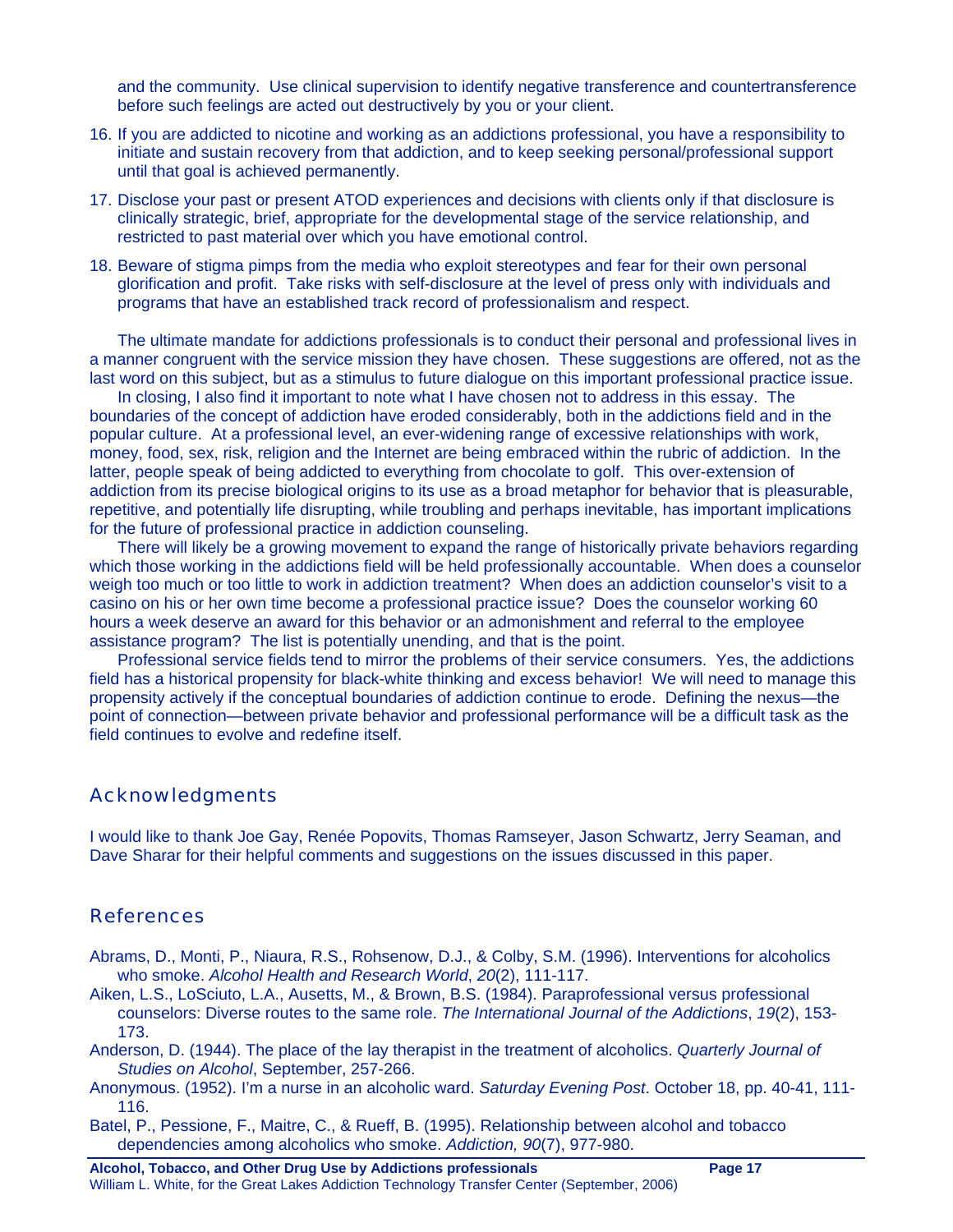Benson, L. (1896). *Fifteen Years in Hell: An Autobiography*. Indianapolis: Douglas & Carlon.

- Berry, J. (1871). *UNIAC: His Life, Struggle, and Fall*. Boston, MA: Alfred Mudge & Son.
- Bissell, L. (1982). Recovered Alcoholic Counselors. In E.Pattison, & E.Kaufman (Eds.), *Encyclopedic Handbook of Alcoholism* (pp. 810-817)*.* New York: Gardner Press.
- Bissell, L., & Royce, J. (1987). *Ethics for Addictions professionals*. Center City, MN: Hazelden Educational Materials.
- Blum, T., & Roman, P. (1985). The social transformation of alcoholism intervention: Comparison of job attitudes and performance of recovered alcoholics and non-alcoholic alcoholism counselors: A survey. *Journal of Health and Social Behavior*, *26*(4), 365-378.
- Blume, S. (1977). Role of the recovered alcoholic in the treatment of alcoholism. In B. Kissin, & H. Belglieter (Eds.), *The Biology of Alcoholism, Vol 5, Treatment and Rehabilitation of the Chronic Alcoholic*, (pp. 545-565). New York: Plenum Press.
- Bobo, J.K. (1992). Nicotine dependence and alcoholism epidemiology and treatment. *Journal of Psychoactive Drugs, 24*(2), 123-129.
- Bobo, J.K., McIlvain, H.E., Lando, H.A., Walker, R.D., & Leed-Kelly, A. (1998). Effect of smoking cessation counseling on recovery from alcoholism: Findings from a randomized community intervention trial. *Addiction, 93*(6), 877-887.
- Breslau, N., Peterson, E., Schultz, L., Andreski, P., & Chilcoat, H. (1996). Are smokers with alcohol disorders less likely to quit? *American Journal of Public Health, 86*(7), 985-990.
- Brown, B.S., & Thompson, R.F. (1976). The effectiveness of formerly addicted and non-addicted counselors on client functioning. *Drug Forum*, *5*(2), 123-129.
- Burling, T.A., & Ziff, D.C. (1988). Tobacco smoking: A comparison between alcohol and drug abuse inpatients. *Addictive Behaviors, 13*(2), 185-190.
- Connet, G. (1980). Comparison of progress of patients with professional and paraprofessional counselors in a methadone maintenance program. *The International Journal of the Addictions*, *15*(4), 585-589.
- Courtwright, D. (1986). Charles Terry. The opium problem and American narcotic policy. *Journal of Drug Issues, 16*(3), 421-434.
- Crothers, T.D. (1897). Reformed men as asylum managers. *Quarterly Journal of Inebriety, 19*, 79-81.
- Culbreth, J.R., & Borders, L.D. (1998). Perceptions of the supervisory relationship: A preliminary qualitative study of recovering and nonrecovering substance abuse counselors. *Journal of Substance Abuse Treatment*, *15*(4), 345-352.
- Degenhardt, L., & Hall, W. (2001). The relationship between tobacco use, substance-use disorders and mental health: Results from the National Survey of Mental Health and Well-being. *Nicotine Tobacco Research*, *3*(3), 225-234.
- Dufour, M.C. (1999). What is moderate drinking? Defining "drinks" and drinking levels. *Alcohol Health and Research World*, *23*(1), 5-14.
- Durlak, J. (1979). Comparative effectiveness of professional and paraprofessional helpers. *Psychological Bulletin*, *86*(1), 80-92.
- El-Guebaly, N., Cathcart, J., Currie, S., Brown, D., & Gloster, S. (2002). Public health and therapeutic aspects of smoking bans in mental health and addiction settings. *Psychiatric Services, 53*(12), 1617- 1622.
- Falkowski, C.L. (2003). Addressing nicotine addiction: When is the right time? *Counselor*, *4*(4), 12-17.
- Friend, K.B., & Pagano, M.E. (2004). Smoking initiation among nonsmokers during and following treatment for alcohol use disorders. *Journal of Substance Abuse Treatment, 26*(3), 219-224.
- Galanter, M., Castaneda, R., & Salamon, I. (1987). Institutional self-help therapy for alcoholism: Clinical outcome. *Alcoholism: Clinical and Experimental Research*, *11*(5), 424-429.
- Gough, J. (1870). *Autobiography and Personal Recollections of John B. Gough.* Springfield, MA: Bill, Nichols & Company.
- Hattie, J.A., Sharpley, C.F., & Rogers, H.J. (1984). Comparative effectiveness of professional and paraprofessional helpers. *Psychological Bulletin*, *95*(3), 534-541.
- Hays, J.T., Schroeder, D.R., Offord, K.P., Croghan, I.T., Patten, C.A., Hurt, R.D., et al. (1999). Response to nicotine dependence treatment in smokers with current and past alcohol problems. *Annals of Behavioral Medicine*, *21*(3), 244-250.
- Hillemacher, T., Bayerlein, K., Wilhelm, J., Frieling, H., Thurauf, N., Ziegenbein, M., Kornhuber, J., & Bleich, S. (2006). Nicotine dependence is associated with compulsive alcohol craving. *Addiction*, *101*(6), 892-897.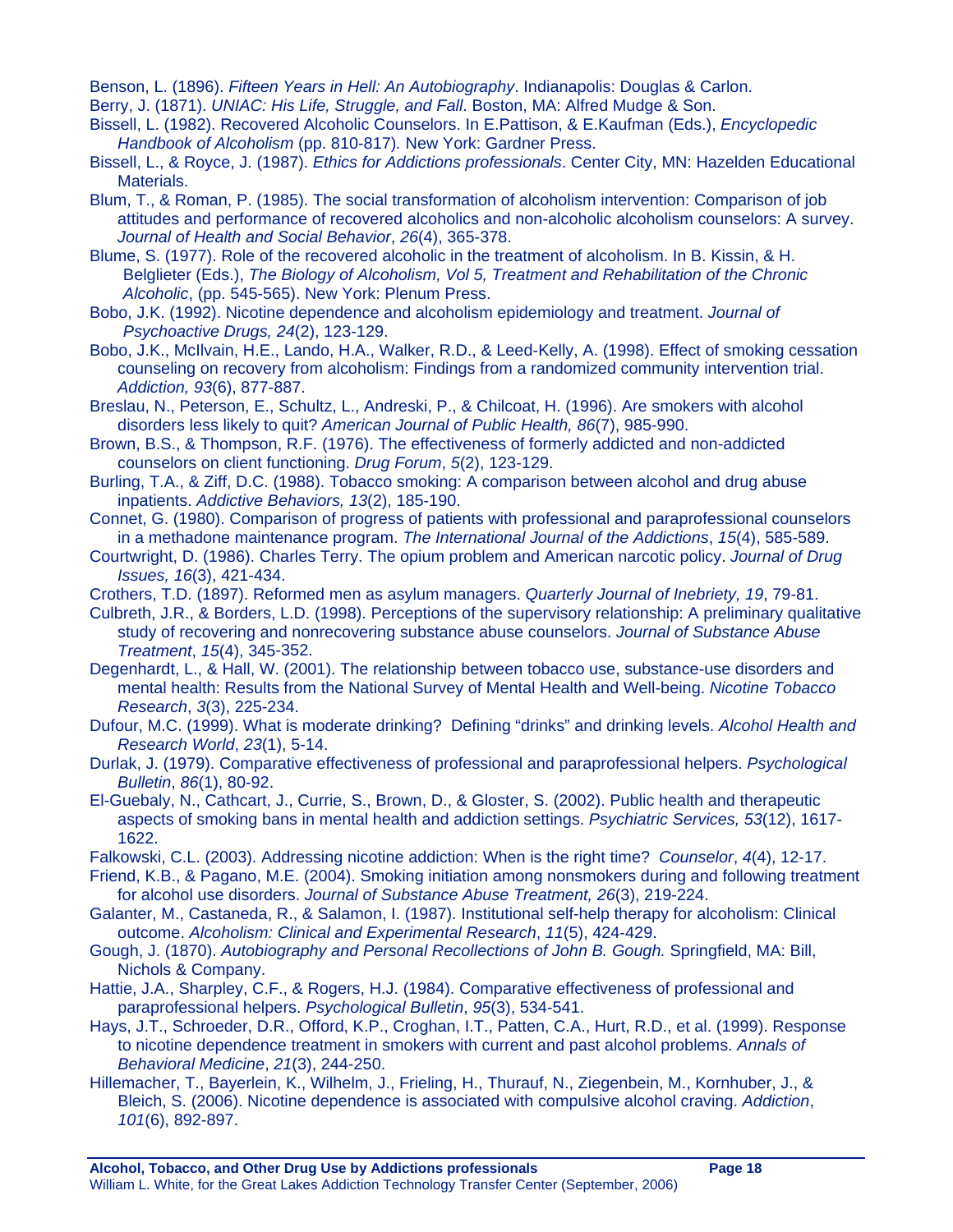- Howard, C., & Hurdum, H. (1940). Therapeutic problems in the alcoholic psychoses. *Psychiatric Quarterly, 14*(2), 347-359.
- Hurt, R., & Slade, J. (1990). Nicotine and the treatment center. *Professional Counselor*, May-June, pp. 64- 73.
- Hurt, R.D., Offord, K.P., Vroghanm I.T., Gomez-Dahl, L., Kottke, T.E. Morse, R.M., & Melton, J. (1996). Mortality following inpatient addictions treatment. *Journal of the American Medical Association*, *274*(14), 1097-1103.
- Imhof, J. (1991). Countertransference issues in alcoholism and drug addiction. *Psychiatric Annals, 21*(5), 292-306.
- Imhof, J., Hirsch, R., & Terenzi, R. (1983). Countertransferential and attitudinal considerations in the treatment of drug abuse and addiction. *International Journal of the Addictions*, *18*(4), 491-510.
- Irving, L.M., Seidner, A.L., Burling, T.A., Thomas, R.G., & Brenner, G.F. (1994). Drug and alcohol abuse inpatients' attitudes about smoking cessation. *Journal of Substance Abuse, 6*(3), 267-278.
- Janzen, R. (2001). *The Rise and Fall of Synanon: A California Utopia*. Baltimore: The Johns Hopkins University Press.
- Joseph, A.M., Nelson, D.B., Nugent, S.M., & Willenbring, M.L. (2003). Timing of alcohol and smoking cessation (TASC): Smoking among substance use patients screened and enrolled in a clinical trial. *Journal of Addictive Diseases, 22*(4), 87-107.
- Joseph, A.M., Nichol, K.L., & Anderson, H. (1993). Effect of treatment for nicotine dependence on alcohol and drug treatment outcomes. *Addictive Behaviors, 18*(6), 635-644.
- Kinney, J. (1983). Relapse among alcoholics who are alcoholism counselors. *Journal of Studies on Alcohol, 44*(4), 744-748.
- Knapp, J.M., Rosheim, C.L., Meister, E.A., & Kottke, T.E. (1993). Managing tobacco dependence in chemical dependency treatment facilities: A survey of current attitudes and policies*. Journal of Addictive Diseases, 12*(4), 89-104.
- Krejci, J., Steinberg, M.L., & Ziedonis, D. (2003). Smoking status and substance abuse severity in a residential treatment sample. *Drug and Alcohol Dependence, 72*(3), 249-254.
- Krystal, H., & Moore, R. (1963). Who is qualified to treat the alcoholic? *Quarterly Journal of Studies on Alcohol*, *27*, 449-459.
- Lemon, S.C., Friedmann, P.D., & Stein, M.D. (2003). The impact of smoking cessation on drug abuse treatment outcome. *Addictive Behaviors, 28*(7), 1323-1331.
- LoBello, S.G. (1984). Counselor credibility with alcoholics and non-alcoholics: It takes one to help one. *Journal of Alcohol and Drug Education*, *29*(2), 58-66.
- Longwell, B., Miller, J., & Nichols, A.W. (1978). Counselor effectiveness in a methadone maintenance program. *International Journal of the Addictions*, *13*(2), 307-315.
- Machell, D.F. (1991). Counselor substance abuse history, client fellowship, and alcoholism treatment outcome: A brief report. *Journal of Alcohol and Drug Education*, *37*(1), 25-30.
- Marks, J.L., Hill, E.M., Pomerleau, C.S., Mudd, S.A., & Blow, F.C. (1997). Nicotine dependence and withdrawal in alcoholic and nonalcoholic ever-smokers. *Journal of Substance Abuse Treatment, 14*(6), 521-527.
- McCarthy, K. (1984). Early alcoholism treatment: The Emmanuel movement and Richard Peabody. *Journal of Studies on Alcohol*, *45*(1), 59-74.
- McGinnis, J.M., & Foege, W.H. (1999). Mortality and morbidity attributable to use of addictive substances in the United States. *Proceedings Association of American Physicians, 111*(2), 109-118.
- McGoldrick, E. (1964). Who is qualified to treat the alcoholic? Comment on the Krystal-Moore discussion. *Quarterly Journal of Studies on Alcohol, 25*, 351.
- McGovern, T., & Armstrong, D. (1987). Comparison of Recovering and Non-Alcoholic Counselors: A Survey. *Alcoholism Treatment Quarterly*, *4*(1), 43-60.
- McInerney, J. (1973). Alcoholics Anonymous members as alcoholism counselors. In G. Staub, & L. Kent (Eds.), *The Para-Professional in the Treatment of Alcoholism* (pp. 91-105). Springfield: IL: Charles C. Thomas Publisher.
- Murphy, S., & Irwin, J. (1992). "Living with the dirty secret": Problems of disclosure for methadone maintenance clients. *Journal of Psychoactive Drugs, 24*(3), 257-264.
- Ottenberg, D. (1977). Traditional and nontraditional credentials in addictive problems: A dispatch from the battlefield. *The Addiction Therapist, 2*(1), 56-63.